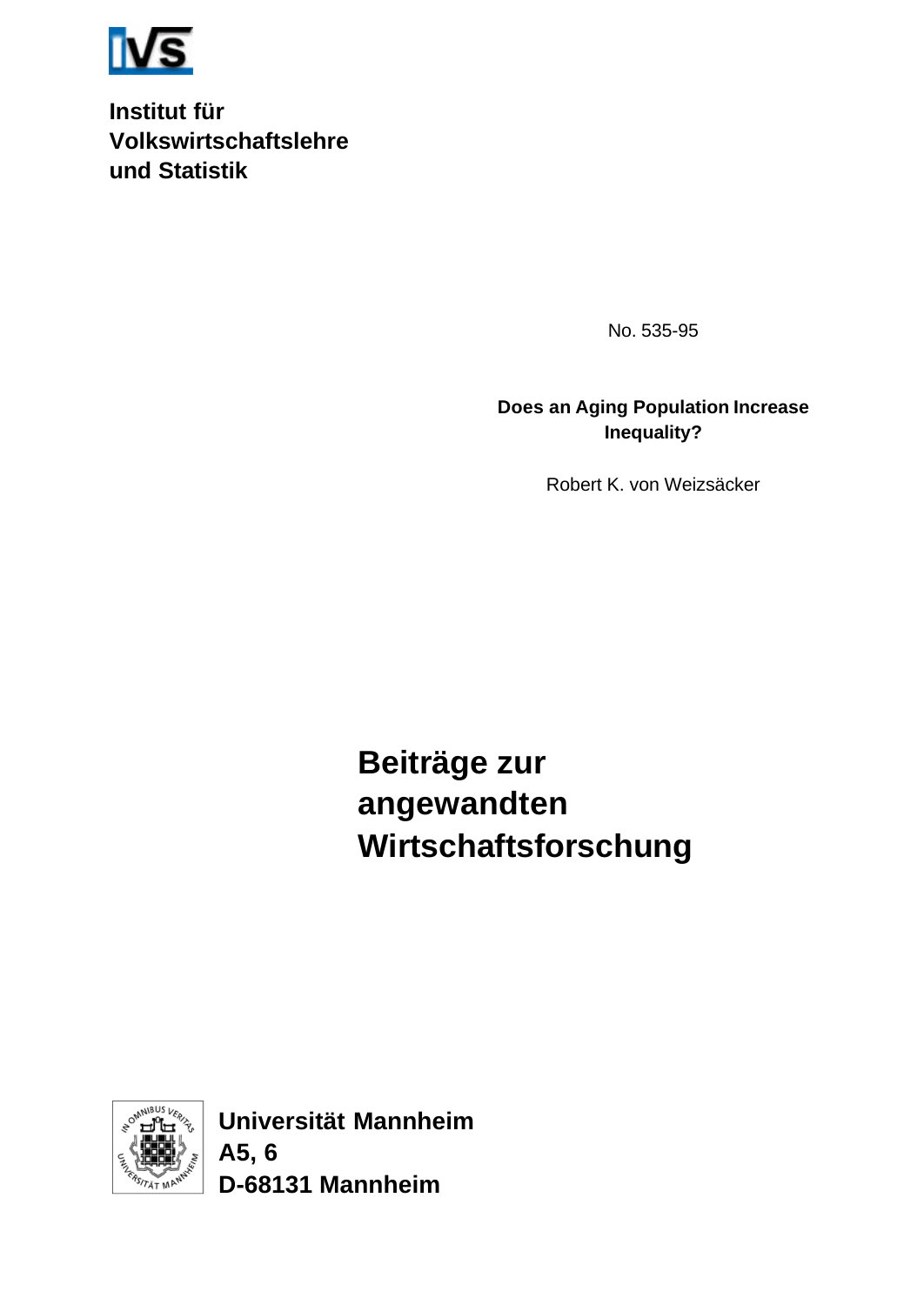# Does an Aging Population Increase Inequality?

ROBERT K. VON WEIZSÄCKER\*

Department of Economics University of Mannheim D - 68131 Mannheim

Tel: +49-621-292-5204 Fax: +49-621-292-5571 E-Mail: weiz@econ.uni-mannheim.de

October 1995

#### Abstract

The paper reviews recent research on the impact of an aging population on the distribution of income. After briefly discussing the demographic conditions responsible for population aging, a short account is given of demographic trends in the industrialized world. In order to disentangle the many potential channels by which an aging society affects the dispersion of income, several levels of aggregation are distinguished. The paper differentiates between intraand intergenerational issues, between direct and indirect demographic inequality effects, and between the distribution of current and lifetime income. It emphasizes the critical role of age-related redistributive tax-transfer systems, like public pension schemes and health care systems. Sources of distributional policy conflicts are identified at both the cross-section level and the lifetime level of income inequality. The institutional design of intergenerational burden sharing, individual disincentive reactions, shifts in age-income proles related to cohort size, and politico-economic repercussions are shown to drive the relation between population aging and income distribution in distinct and partially opposite ways.

 $Keywords:$  Income distribution; Population aging; Fiscal-demographic policy conflicts; Social policy design

JEL classification: D31, H55, J18

<sup>\*</sup> Portions of this paper were presented at the Universities of Bonn, Halle, Mannheim, and Munich, the London School of Economics, the University of Bergen, Tilburg University, the European Science Foundation Conference "Economics of Aging" in Barcelona, and the EEA Congress in Prague. I am grateful to the participants for helpful suggestions and to the German National Science Foundation for financial support.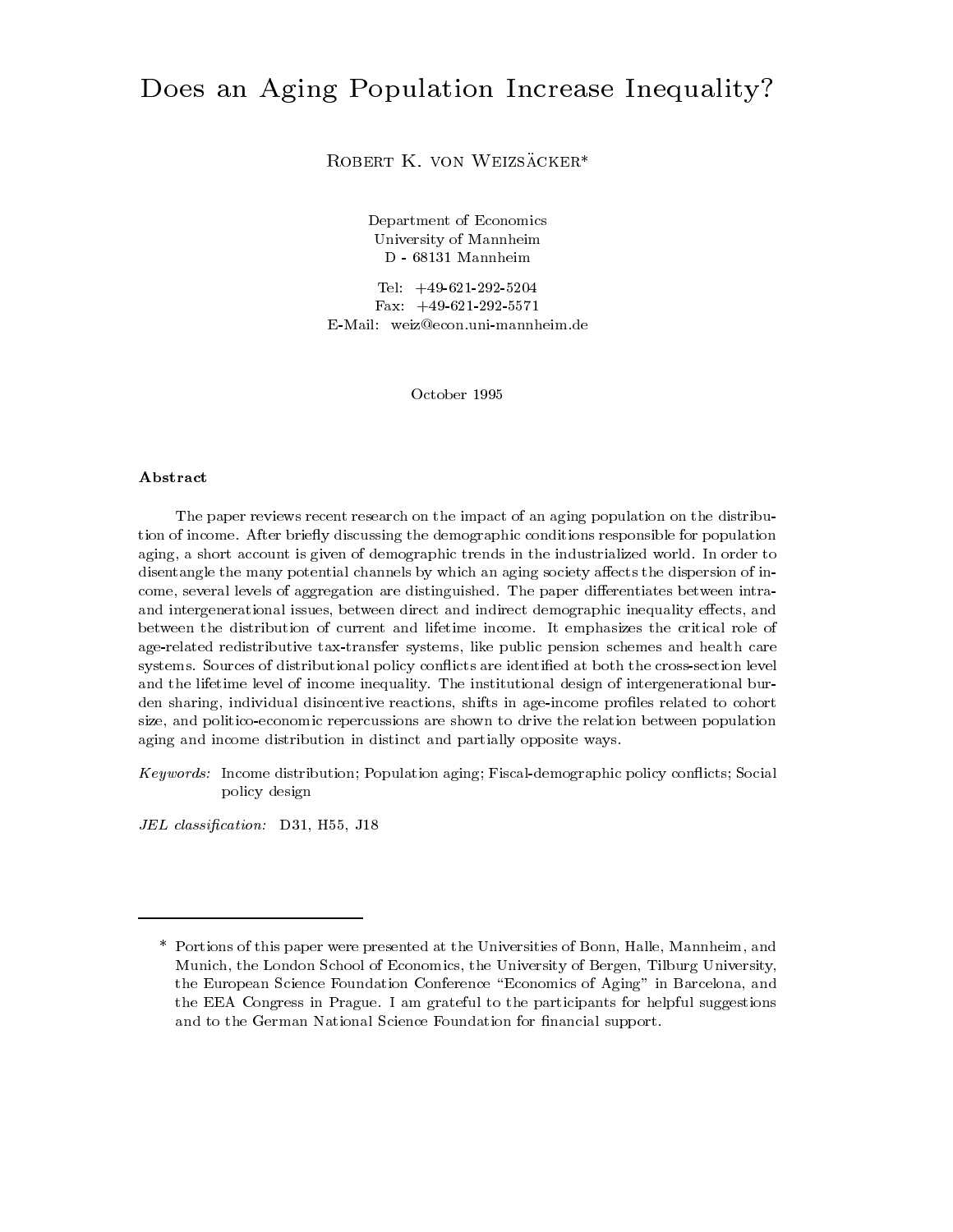### NON-TECHNICAL SUMMARY

"Does an aging society increase inequality?" This question is posed by policymakers in many industrialized countries today. A main message of the research presented in this paper is that this question is ill-defined to have any simple answer.

The general insight into the complexities involved is still neither large nor undisputed. This is due to the intricate demo-economic causes of changes in fertility and mortality, the consequences for the financing of demographically sensitive public expenditures, and its combined impact on the distribution of income.

In order to understand at least partially how observed relationships may have been generated, a highly stylized framework is applied to four separately treated, though of course related issues: compositional effects, fiscal and institutional repercussions, optimizing responses and cohort-size effects, as well as current versus lifetime incidence.

The nature of a basic problem can be illustrated at the compositional level, i.e. when holding all economic variables fixed. The impact of a changing age structure on the current distribution of income has been studied by a number of authors, but the results have been mixed in one important respect: there is quite a confusion regarding the overall distributional effect of an aging society. Here is a first indication why this may be so. If overall inequality is decomposed into intra- and intergenerational components it can be shown that under fairly mild conditions an aging population yields two conflicting signals: the intragenerational component of income dispersion goes down, whereas the intergenerational component goes up.

Several other problems of drawing firm conclusions about the distributive role of a shifting age structure are identified. An aging society does not only affect relative population shares, it also changes relative incomes. Regarding the latter, one important channel is created by public old-age insurance and healthcare systems. The respective budget constraints entail interrelations between fiscal and demographic variables, causing an additional, indirect demographic impact on the distribution. It is shown that fundamental policy decisions responding to the solvency problems caused by an aging population may induce contrary demographic inequality effects.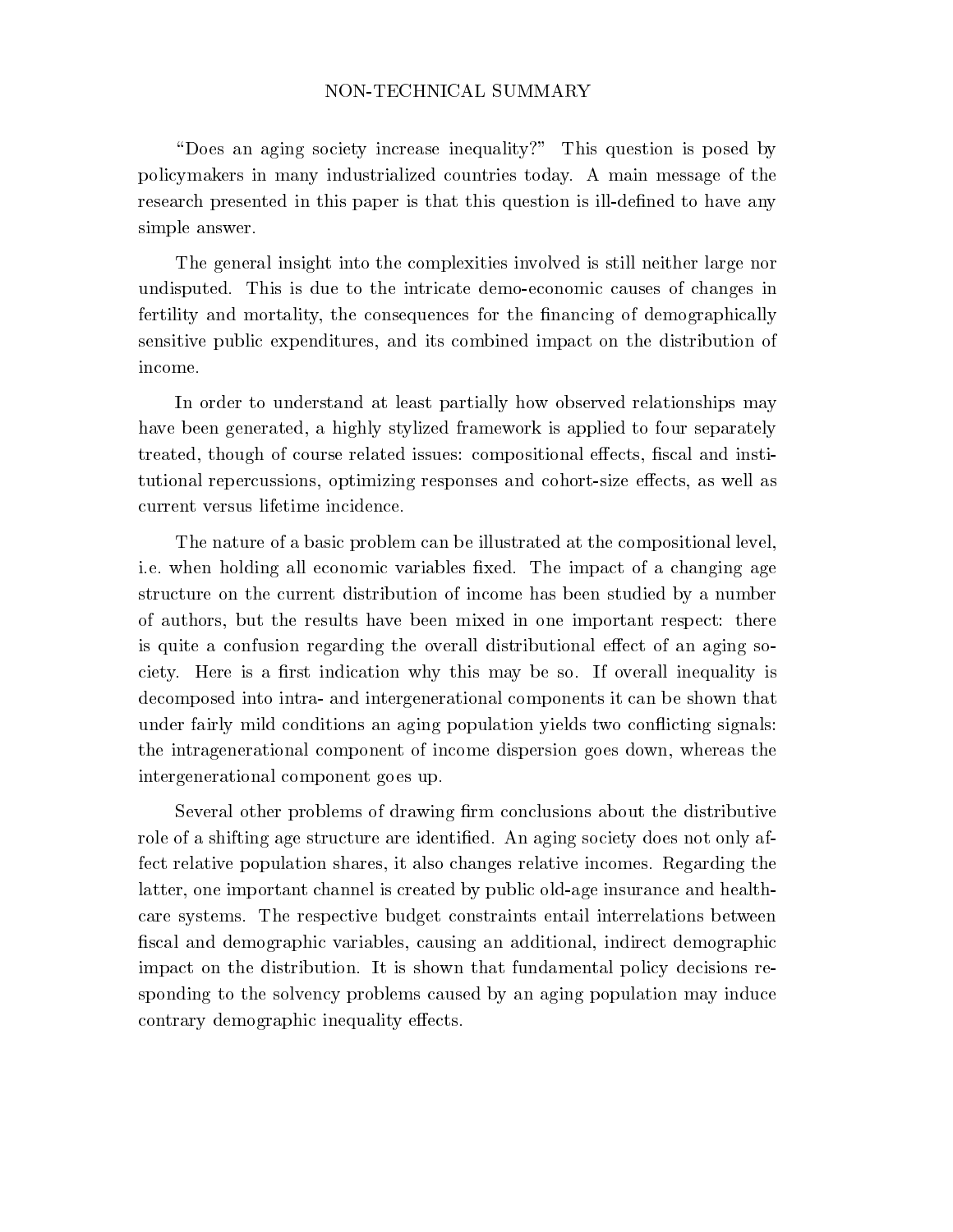A further obstacle to a meaningful interpretation of the empirical evidence is caused by politico-economic repercussions. If the current distribution is an important determinant of reelection strategies, then the fact that an aging society changes not only the nancial relations of a state pension scheme (or a public health-care system) but also the relative number of votes cast by workers and pensioners, may put conventional conclusions in a different light. Factors like political power distribution enter the stage, alongside population aging and institutional constraints.

The interactions outlined so far go several steps further when explicitly considering disincentive reactions of utility-maximizing individuals, the sensitivity of age-specic incomes to the relative sizes of age groups (cohort-size effects), or even the findings of the endogenous fertility literature. No general cross-section result can be given. For future research, this may suggest a closer demo-economic examination of the life-cycle prole of within-cohort inequality.

What about the lifetime perspective? Contrary to the widely held belief that the distribution of lifetime income (as opposed to the distribution of current income) remains largely unaffected by changes in the population age structure. the mechanism of the pension formula as well as optimizing responses  $-$  to give just two forces – lead to demographic distortions also of lifetime inequality.

Thus, the analysis reveals that there is a substantial danger of underrating the distributional signicance of an aging population. Without a proper understanding of the demographic component, however, no normative inferences can be drawn from changing inequality and no meaningful policy recommendation can be given. Theoretical and, in particular, intensive empirical research into the distributive repercussions of an aging society (including a careful collection of appropriate data) is very much needed.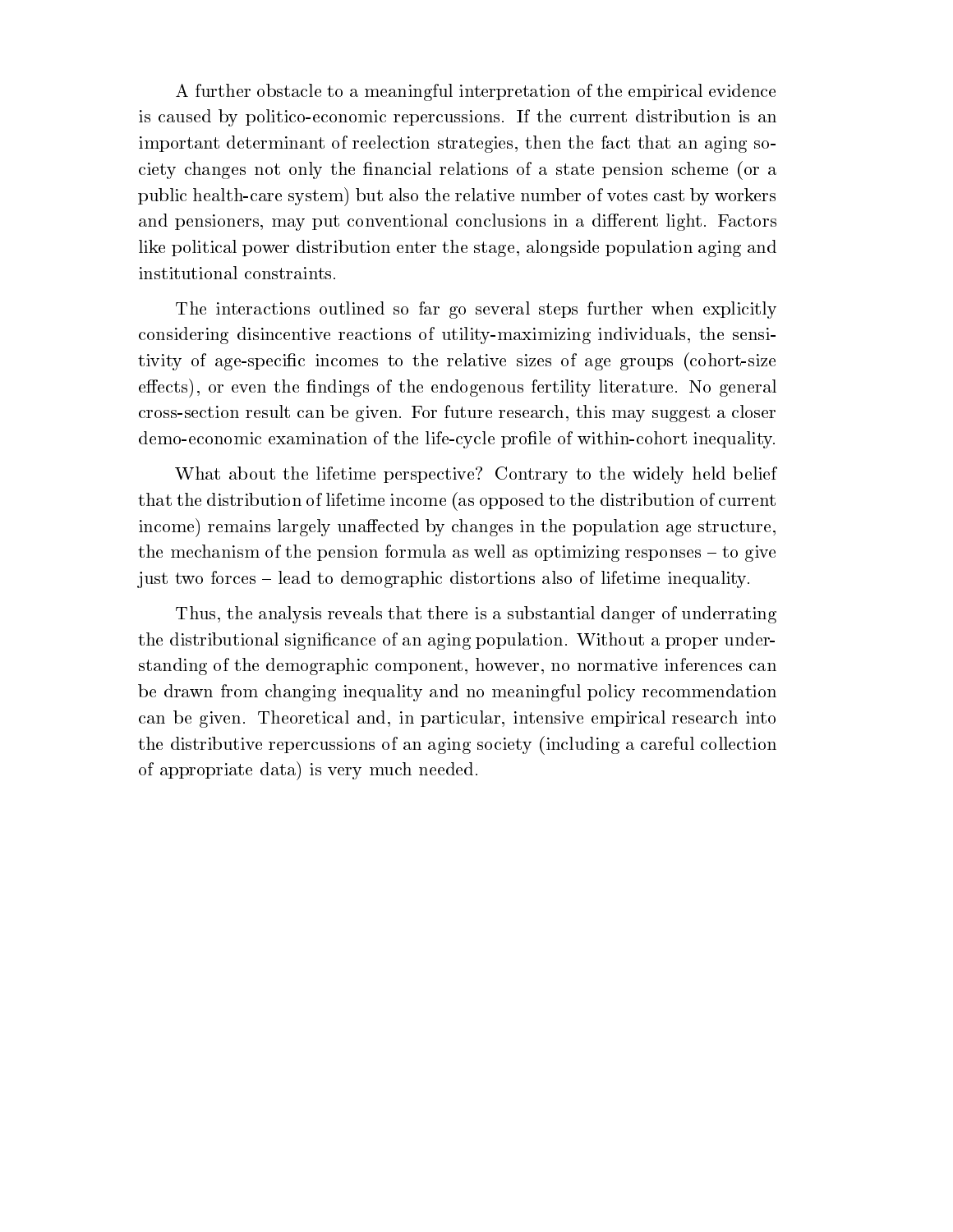### 1. Introduction

"Does an aging society increase inequality?" This question is posed by policymakers in many industrialized countries today. A main message of the research presented below is that this question is ill-dened to have any simple answer.

Though most economists and demographers may have expected the vagueness, they nevertheless tend to know little about why they are having this expectation. The general insight into the demo-economic complexities involved is still neither large nor undisputed. This is not primarily due to the complex issue of defining and measuring inequality, but relates to the intricate demoeconomic causes of changes in fertility and mortality, the consequences for the nancing of demographically sensitive public expenditures, and its combined impact on the distribution of income.

Any economic variable or decision having an age or life-cycle aspect bears upon this interrelation. Moreover, numerous demographic variables come into play. In order to isolate at least some of the most basic effects, the analysis has to be rather restrictive. Once a few first results have been established, further factors may be introduced. Most of the extensions, however, prove to be analytically untractable. Empirically supported numerical simulations constitute fairly quickly the only possibility to gain further insight into the distributive consequences of an aging population. It turns out to be a thorny path to introduce some transparency to the policy debate.

After a conceptual clarification in the next section, some demographic facts and projections are presented in Section 3. The question of how an aging society might affect the dispersion of income will be taken up in Section 4. Using a highly stylized framework, the many potential interrelations are reduced to four separately treated, though of course related issues: Compositional effects, fiscal and institutional repercussions, optimizing responses and cohort-size effects. and current versus lifetime incidence. Section 5 concludes.

<sup>1</sup> See the general surveys by Lam (1987, 1992), Birdsall (1988), and Pestieau (1989).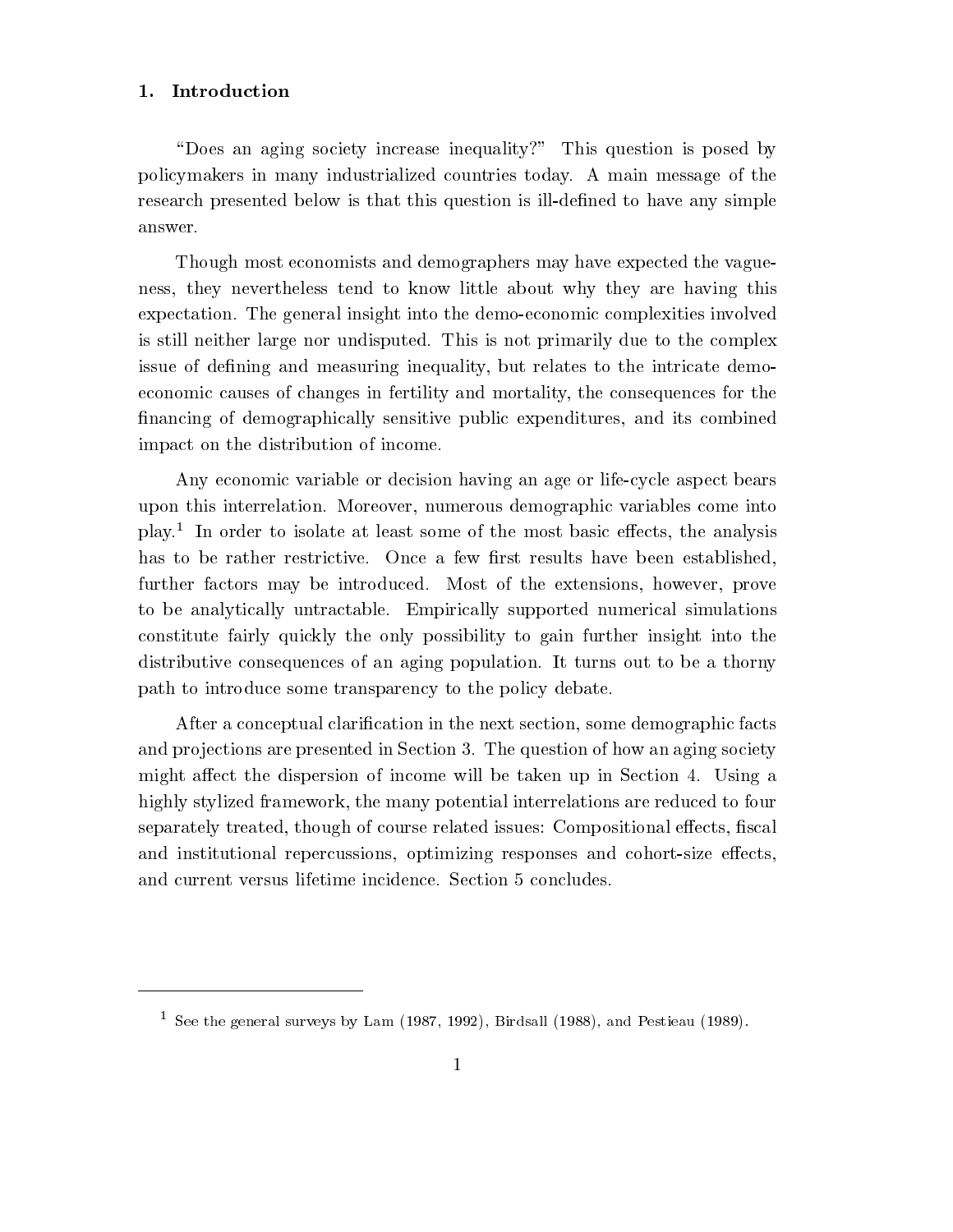### 2. Population Growth versus Population Aging

As opposed to the distributive repercussions of an aging population, the relation between population growth and income distribution constitutes an old issue in the economics literature. Classical writers like Malthus, Smith, and Ricardo were concerned with the depressing effect of rapid population growth on relative wages. Long theoretical debates tackled the question of how population growth might influence factor shares, and many empirical efforts have been undertaken to investigate the conjectured effects.<sup>2</sup> From today's perspective, this line of research has to overcome two problems before being able to say something about our focus of interest: the *inequality* of income. First, the studies are typically keyed to the distribution among factors of production; despite considerable research efforts, it is still a long way from shares of factors to the distribution of income among persons. Secondly, population growth alters the distribution in two ways: It changes relative wages, at the same time, however, it changes the composition of the population. The ensuing difficulty of separating pure compositional from real welfare effects is a standard problem in this area. As will be shown below, it is also of central importance when considering the distributive implications of an aging population.

From a worldwide perspective, population growth (related to poverty and hunger) may be considered to be the more pressing issue. In the developed countries, however, it is population aging that has become a dominant policy issue.<sup>3</sup> What is the difference? Doesn't slower population growth imply an older age structure, thus linking the two concepts in a consistent way? Though there are demographic constellations where this is true, the alleged relation between population growth and population aging is not, in general, that simple.

The stable population model has been the main device to gain insight into the determinants of population aging. Focusing on long-term impacts it turns out that fertility and mortality have rather divergent effects on the age composition. Fertility shows a pivoting pattern, having a large positive effect on the shares of the very young age groups and a declining impact on less

<sup>2</sup> The interested reader is referred to the reviews of Rodgers (1978, 1983), Kuznets (1980), Lee (1987), Lam (1987, 1992), or Heerink (1994).

<sup>3</sup> See the large number of NBER-studies in the economics of aging edited by David A. Wise (e.g., 1994).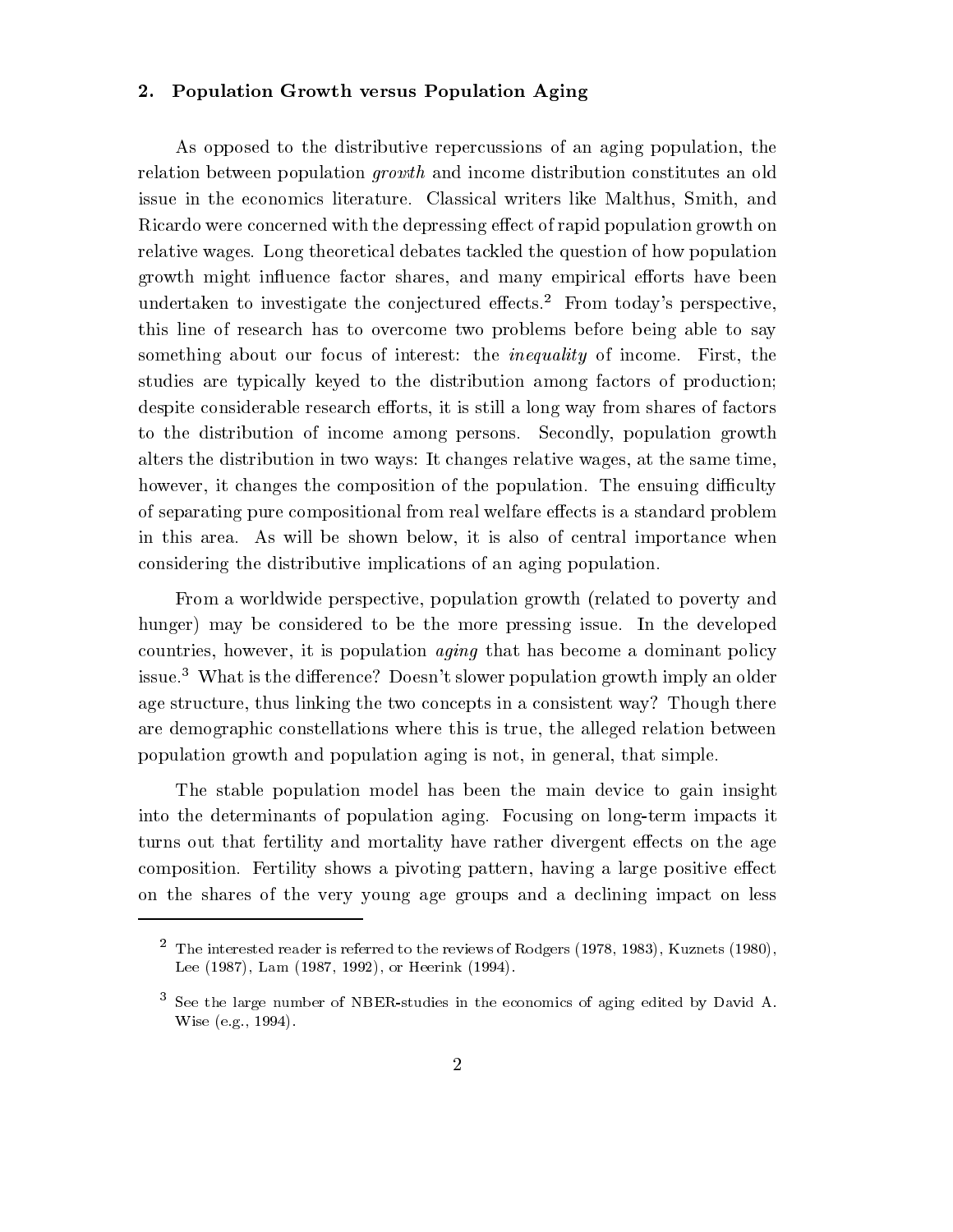young age groups, turning to a negative effect from (about) previous mean age onwards. The impact of mortality on the age structure is more intricate due to its combined effects on the stable rate of natural increase and the survival rates, starting with a negative impact on very young age groups that changes its strength and direction in a non-linear way at higher ages.<sup>4</sup>

Thus, whether slower population growth is caused by a decline of fertility or an increase of mortality makes quite a difference for the age structure. Moreover, as pointed out by  $\text{Lam}$  (1986, 1987), once you allow for differential fertility rates across income groups, a reduction in the fertility of high-income groups will have a very different effect on age composition and income inequality from a general fertility decline for all income groups that produces the same change in the population growth rate. It becomes clear from these observations that there can be no simple mapping of the population growth rate onto changes in the age distribution, or vice versa.

A further misunderstanding may also be noted here. Population aging cannot, in general, be attributed to high or low levels of fertility or mortality. As long as the demographic regimes have been in place long enough (a span of two or three generations is typically sucient), the age composition of a population will be fixed whatever levels of fertility or mortality apply. This classic lesson5 is overlooked by those who assume that populations with belowreplacement fertility are necessarily aging populations. Persistent deceleration in the rate of growth of births is required to produce an older population.

By the same token, when discussing the possible age structure impact of immigration," it is not immigration per se that allects population aging, rather it is *changes* in immigration rates. A large inflow of younger people will not affect the rate of population aging, unless it is a new event; but, the disappearance of what had been a persistent influx of younger people will increase the rate of population aging.

<sup>4</sup> See Heerink (1994, Ch. 6) and, for the non-stable case, Preston et al. (1989) for further details.

<sup>5</sup> Euler (1760); Lotka (1907, 1922).

<sup>6</sup> This is an important issue, e.g., in Germany; see the interesting paper by Steinmann (1993).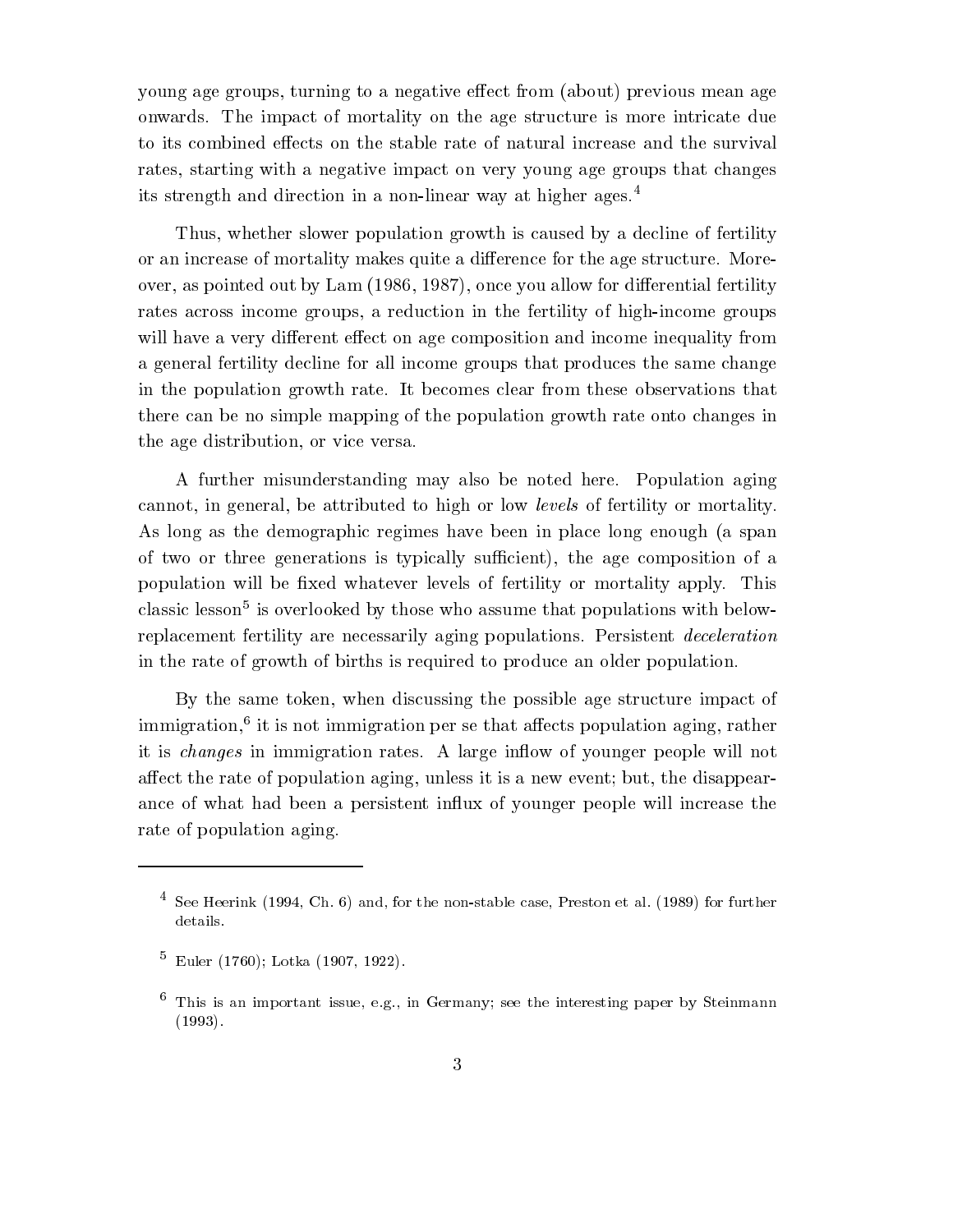#### 3. Demographic Facts and Projections

In many regions of the world  $-$  a notable exception is Africa  $-$  the populations are growing older (United Nations 1985, OECD 1995). Figure 1 depicts the age structure of the world population in 1990, 2050, and 2100, manifesting the enormous momentum of overall population development and the implied expected changes in the shares of all age groups.7

 $\langle$  Figures 1, 2 and 3  $>$ 

The impressive aggregate demographic picture disguises regional differences which are large and important for the fiscal and distributional implications of an aging society. A stylized representation of the aging process, pointing at some relation between population growth, population aging, and economic development, is given in Figure 2. The age pyramid of today's developing countries is thus characterized by a broad basis (high fertility) and concave flanks (relatively low life expectancy). An increasing life expectancy with no change in fertility will fill the flanks until a triangular form is reached. A continuation of this process will lead to a bell-shaped age composition. Once fertility starts declining, as is the case in the industrialized world, the pyramid constricts at the basis and becomes urn-shaped (low fertility and high life expectancy), as pro jected for, e.g., Germany. The prospective shift in the age structure of the German population constitutes a drastic example indeed of a shrinking and aging society – see Figure 3. $^8$ 

 $\langle$  Tables 1 and 2  $>$ 

Tables 1 and 2 present some aggregate indicators for the ma jor seven OECD countries. All of these countries will experience a rapid aging of the population during the first half of the next century. The combined impact of increased life expectancy and declined fertility will raise the proportion of the population aged 65 and over from 12.2 percent in 1990 to 19.5 percent in 2030 in the US, from 11.4 percent (1990) to 20 percent (2030) in Japan, and from 15.5 percent (1990) to 25.8 percent (2030) in Germany. At the same time, sharp falls are

t The figure is taken from Birg (1995) and is based on a 'medium' projection variant. See in addition, United Nations (1993) and World Bank (1994).

<sup>8</sup> According to Birg and Flothmann (1993, p. 97), allowing for immigration will render the demographic change in Germany only slightly less dramatic.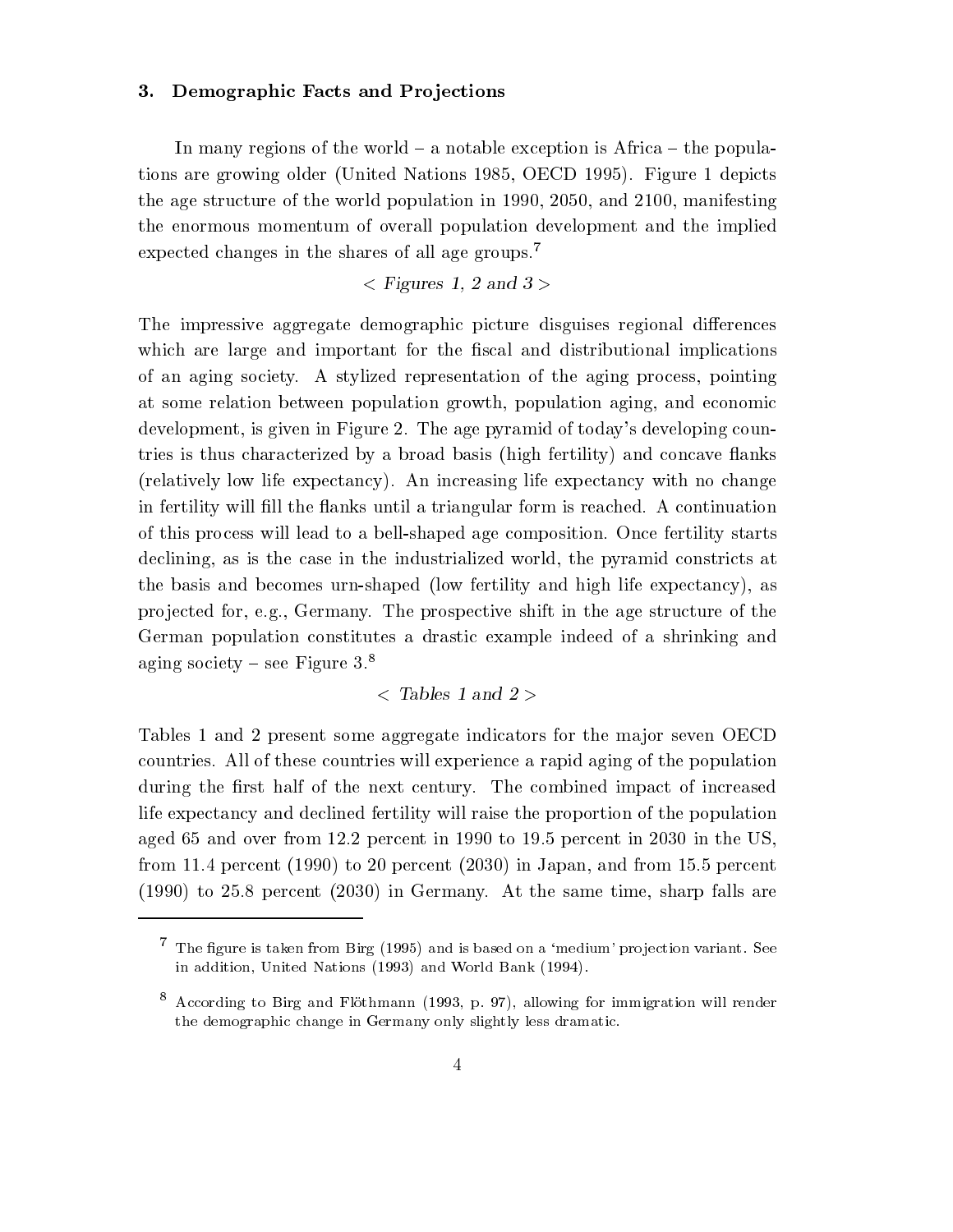pro jected for the share of the working-age population in the course of the next three decades in Japan, Germany, and Italy, and moderate falls in France, the United Kingdom, and Canada. Moreover, the labour force itself will also be aging.

Old-age dependency ratios will climb up to 0.44 (Germany), and elderly dependency ratios<sup>9</sup> are expected almost to double by around 2030 to 2040 before stabilizing or falling slightly. In Japan, Germany, and France, elderly dependency ratios are projected to peak at  $0.6$  and in Italy at over 0.7, while the peak for the United States, the United Kingdom, and Canada will be around 0.4 to 0.5.<sup>10</sup> Note that the prospective change in the ratio of retirees to workers. a ratio that is closer to the fiscal problems entailed by the aging process, is even worse, particularly in Germany where it is expected to approach 1 by 2030.

#### Age Composition and Income Inequality  $\boldsymbol{4}$ .

### 4.1. Intra- versus Intergenerational Incidence: Compositional Eects

The effects of a changing age structure on the current distribution of income have been studied by a number of authors.<sup>11</sup> The empirical findings underline the importance of the demographic shift. However, the results have been mixed in one important respect: there is quite a confusion regarding the  $\sigma$ verall distributional impact of an aging society. The following stylized set-up gives a first indication why this may be so.

Consider a population consisting of two groups: workers and pensioners. Net earnings of worker  $j, Y_j$ , are given by:

 $^\circ$  -Here, the working-age population is defined as from age 20 to legislated retirement age  $^\circ$ (as opposed to the standard definition of  $15 - 64$  years).

<sup>--</sup> OECD (1995).

 $^{\circ}$  Lydall (1968) stressed the importance of age composition, but it was the empirical work of Paglin (1975), not undisputed, that set off a series of studies. See, e.g., Danziger et al. (1977), Winegarden (1978), Repetto (1978), Blinder (1980), Morley (1981), Schultz (1981), Mookherjee and Shorrocks (1982), Cowell (1984), Lam (1987, 1992), Formby et al. (1989), v.Weizsacker (1989), Heerink (1994), Klevmarken (1994), Ermisch (1994), and Jenkins (1994).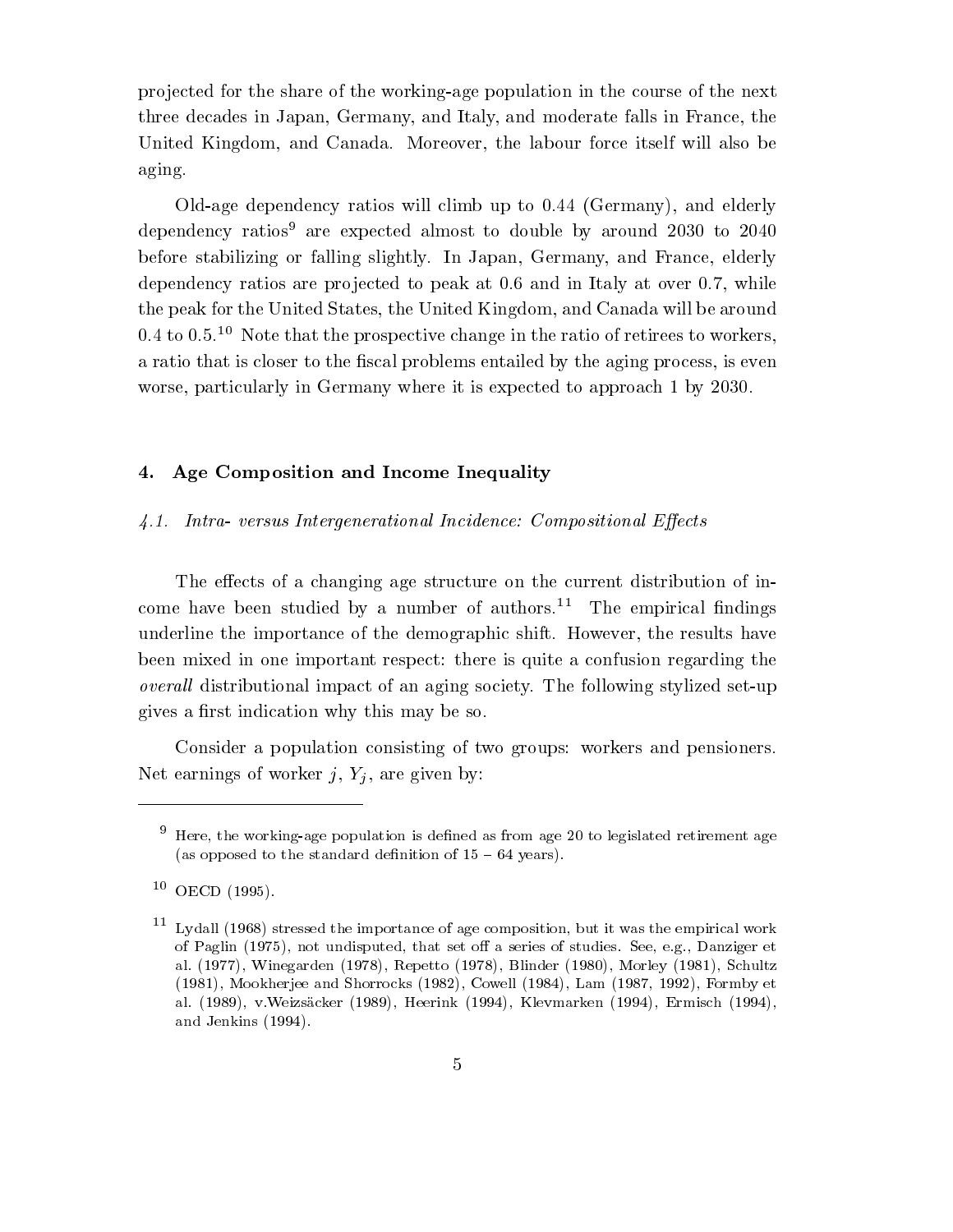$$
Y_j = (1 - c)A_j, \quad 0 < c < 1, \ A_j > 0,\tag{1}
$$

where c denotes the rate of contributions to the state pension fund<sup>12</sup> and  $A_i$ marks gross earnings of worker j. Pensioner i's retirement income,  $P_i$ , is specified as:

$$
P_i = p\mu_A L_i, \quad 0 < p < 1, \ L_i > 0,\tag{2}
$$

where  $p$  is the retirement benefit rate,  $\mu_A$  the average gross earnings of the working population, and  $L_i$  the pension claim basis for retiree i (which is typically linked to his earnings history and his number of insurance years). Equation (2) is based on pension formulas currently used in a number of nations. In particular, it reflects the built-in flexibility of state pensions increasing in line with gross earnings per worker.

To move from the micro level characterized by (1) and (2) to the macro level, i.e. to the population as a whole and thus to the distribution of individual incomes, we have to aggregate across all  $j$ 's and  $i$ 's. For illustrative purposes, the present study concentrates on the first two central moments, indicating per capita income ( $\mu$ ) and the variance of income ( $\sigma$  ). The latter may be expressed  $\mathrm{as:}^{13}$ 

$$
\sigma^{2} = \underbrace{x\sigma_{Y}^{2} + (1-x)\sigma_{P}^{2}}_{\text{intra}} + \underbrace{x(1-x)(\mu_{Y} - \mu_{P})^{2}}_{\text{inter}}.
$$
 (3)

The distributional influence of an aging population is captured by  $x := E/(E +$  $R$ ) = 1/(1 +  $\theta$ ), which is a monotonically decreasing function of the *old-age*  $a$  dependency ratio  $v := I(f \mathcal{L})$ , the ratio of the number of retirees  $I(f)$  to the number of active workers  $E$ . The dispersion of income of the total population is thus decomposed in an intra- and intergenerational component. The impact of an older age structure is obtained as:

<sup>12</sup> For expositional reasons, other redistribution systems are ignored.

 $\lceil \cdot \rceil$  Note that (3) [or (5)] is based on a moment aggregation over population subgroups, which is not to be confounded with a moment calculation of the sum of correlated random variables as met, e.g., in an inequality decomposition by *income components* [like (10)]. See Theil (1967, Chapter 4.A), Shorrocks (1980, 1984), or Lam (1986).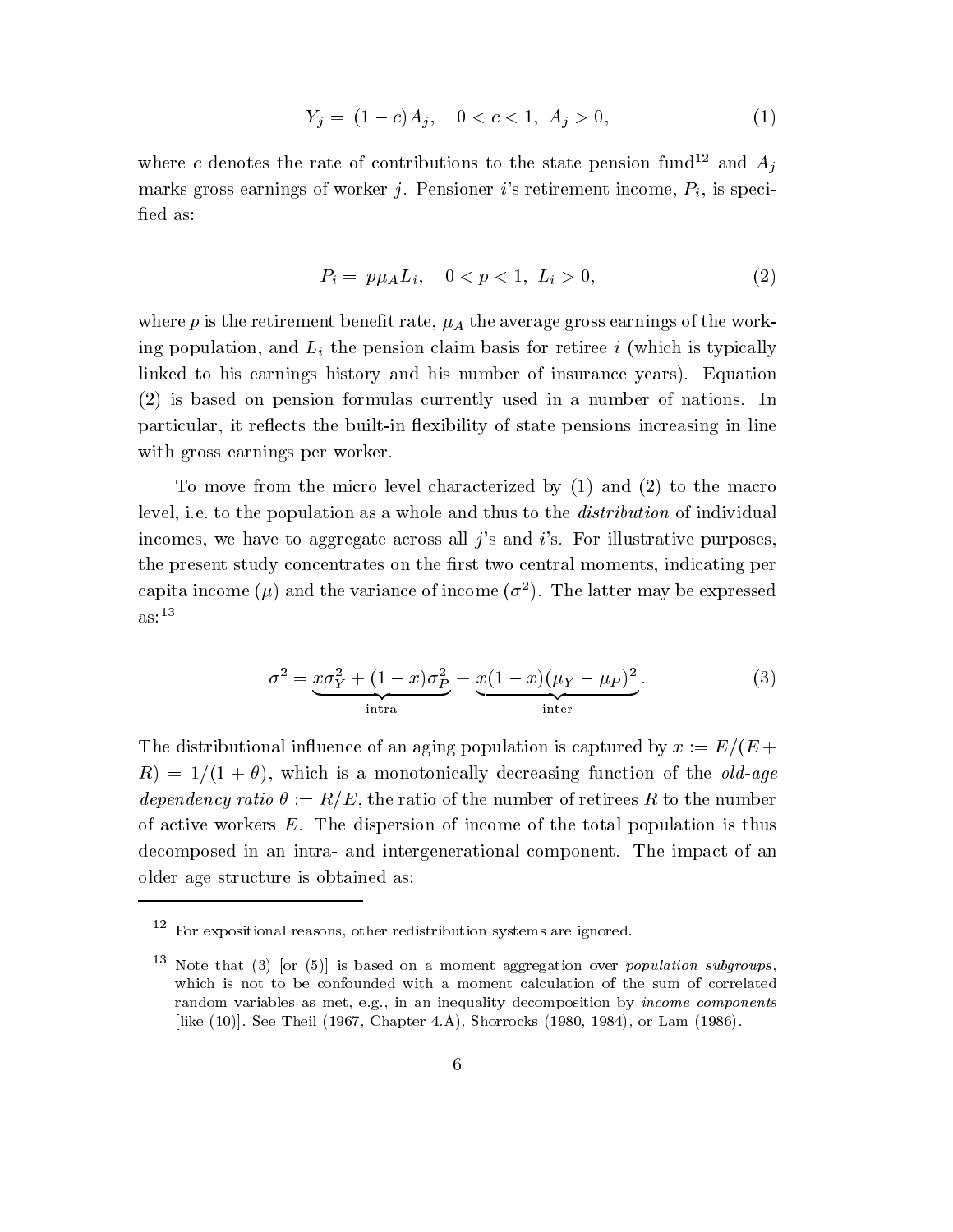$$
\frac{d\sigma^2}{d\theta} = \underbrace{(\sigma_Y^2 - \sigma_P^2)}_{\text{intra-effect}} \underbrace{dx}_{(\langle < 0)} + \underbrace{(1 - 2x)(\mu_Y - \mu_P)^2} \frac{dx}{d\theta}}_{\text{inter-effect } (\langle > 0 \rangle}.
$$
\n
$$
(4)
$$

If the number of workers exceeds the number of retirees, i.e.  $E > R \geq 0$  (or  $\frac{1}{2} < x \leq 1$ ), and provided that the variance of net earnings of the working population is greater than the variance of retirement incomes, i.e.  $\sigma_{\boldsymbol{Y}} > \sigma_{\boldsymbol{P}}$ { an empirical constellation met in most industrialized countries { then an aging society yields two *conflicting* signals: The *intragenerational* component of income dispersion goes down, and the *intergenerational* component goes up. This constitutes one of the sources of confusion. Others will be identied in the next sections. The reader may already envisage here the problems of drawing firm conclusions about the distributive role of a shifting age structure.

Opposing demographic effects of this kind are also revealed by measures of relative dispersion, i.e. by measures of inequality. In fact, as long as the specific inequality-indicator at hand is a member of the Generalized Entropy  $familiar<sup>14</sup>$  and hence, among other things, additively decomposable by population subgroups, it is possible, in principle, to derive analytical results similar to (4).

From the first two moments  $\mu$  and  $\sigma^2$  one may determine the squared coefficient of variation  $V^- := o^-/\mu$  , for example, which is a member of that family, and check for the conditions of a well-defined *overall* sign. From:

$$
V^{2} = V_{intra}^{2} + V_{inter}^{2},
$$
  
\n
$$
V_{intra}^{2} = x \frac{\mu_{Y}^{2}}{\mu^{2}} V_{Y}^{2} + (1 - x) \frac{\mu_{P}^{2}}{\mu^{2}} V_{P}^{2},
$$
  
\n
$$
V_{inter}^{2} = \frac{x(1 - x)}{\mu^{2}} (\mu_{Y} - \mu_{P})^{2},
$$
\n(5)

it can be shown that  $E > R$  and  $\mu_Y \geq (1 + \frac{1}{x})\mu_P$  is a sumclent – and in many cases empirically corroborated  ${\bf -}$  condition for the overall effect to be positive,

<sup>14</sup> Cf. Bourguignon (1979), Cowell (1980, 1995), and Shorrocks (1980; 1984). See also Jenkins (1991).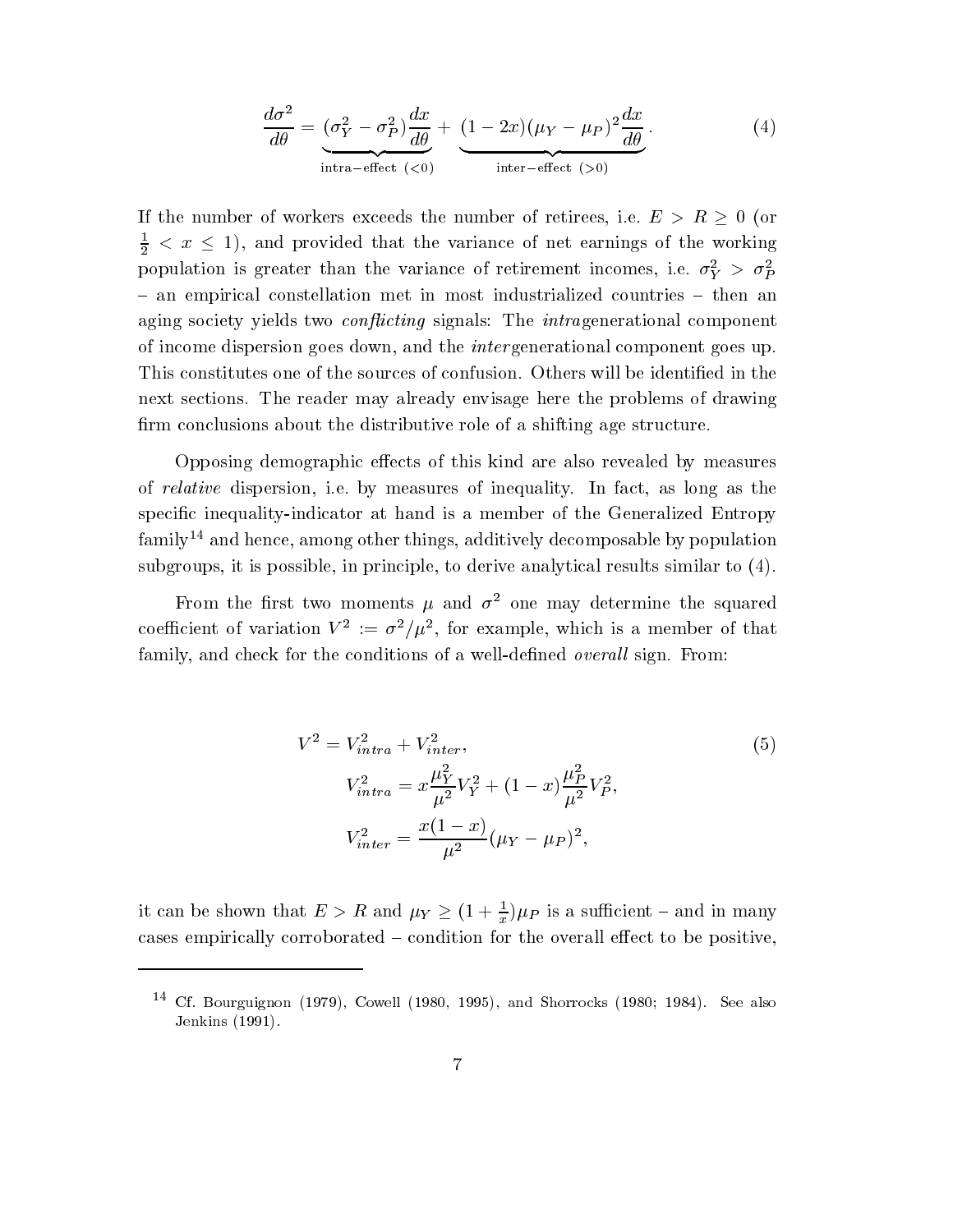i.e. for  $dV^2/d\theta > 0^{15}$  Thus, under fairly weak conditions, aging *increases* inequality.

Note that the change in aggregate dispersion is caused by a pure *com*positional eect; all economic variables have been held xed. This has to be borne in mind when trying to draw any normative inferences from the empirical evidence.

#### 4.2. Fiscal and Institutional Repercussions: Budget Incidence

There is more to come beyond simple compositional shifts. Indeed, an aging society does not only affect relative population shares, it also changes  $n_{\rm H}$  relative incomes. Regarding the latter, one important channel is created by the demographically sensitive government budget.

In all industrialized countries projected population aging is likely to put significant fiscal pressure on public old-age insurance and health-care systems. According to a recent OECD study, future demographic changes are indeed the ma jor source of generational imbalances.16 Restricting our attention to the demographic incidence of the pension budget, we may continue our stylized investigation by stating the standard accounting equation for a pay-as-you-go financed state pension scheme:

$$
\sum_{j=1}^{E} c A_j = \sum_{i=1}^{R} P_i.
$$
 (6)

For (6) to hold in light of an aging society, the two principal policy options are raising the contribution rate, or lowering pension payments. Both kind of adjustments induce *indirect* demographic inequality effects which distort the cross-sectional picture above and beyond the direct impact depicted in the previous section. These effects may be critical to the conclusions drawn.

 $15$  See v. Weizsäcker (1995) for further details. See v.Weizsacker (1995) for further details.

<sup>16</sup> OECD (1995).As for the German economy, featuring one of the most rapid aging processes in the world, see in particular the profound paper by Borsch-Supan (1994).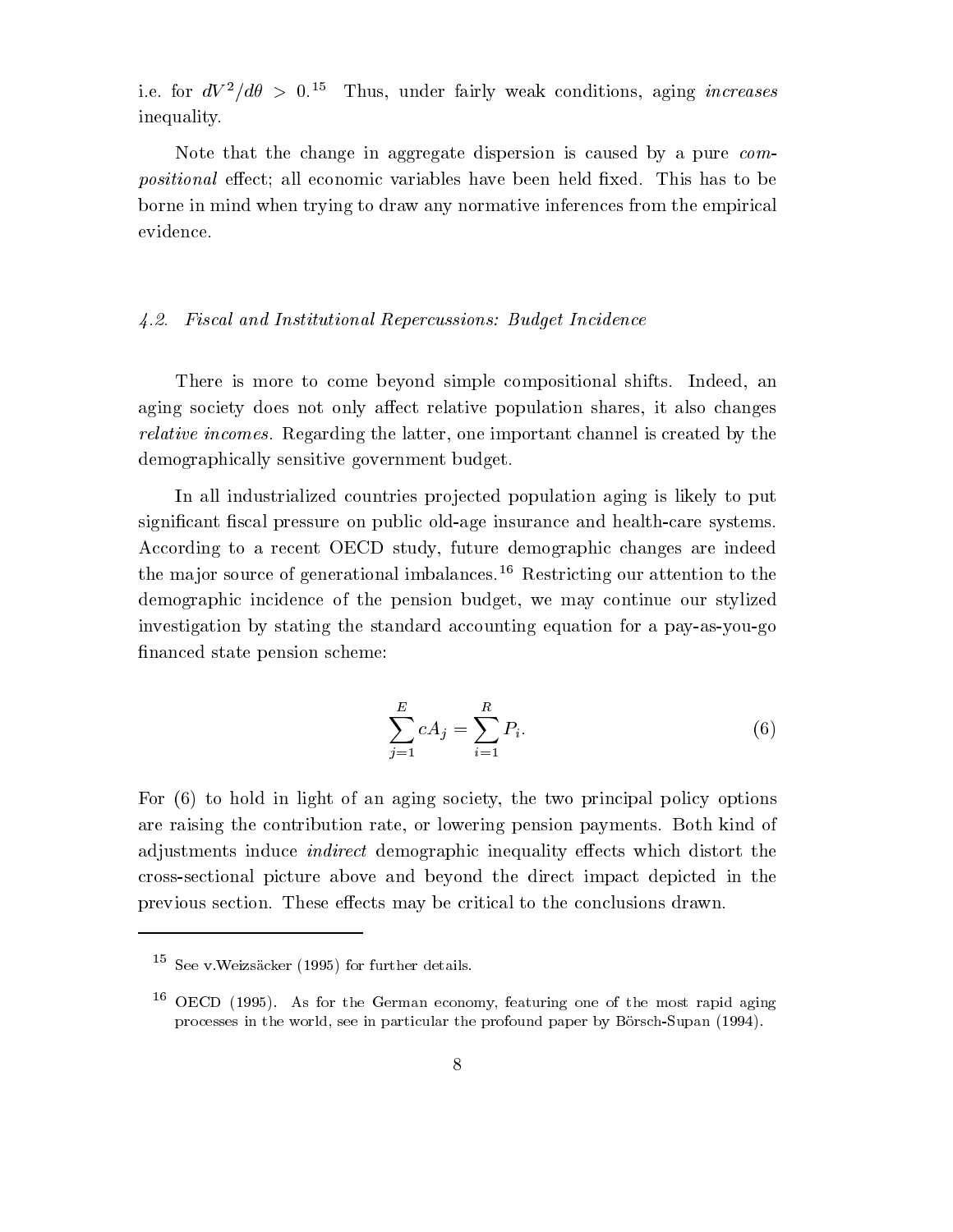If the pension budget is balanced by a variation of the contribution rate  $c,$  this will be endogenously determined by  $c_{BB} = \sigma \mu_P / \mu_A$ , so that  $v_{\bar{B}B} = \sigma \mu_B$  $V$   $[\sigma, c_{BB}(\sigma)]$ . The incidence of an increasing population share of retirees is then captured by:

$$
\frac{dV_{BB}^2}{d\theta} = \underbrace{\frac{\partial V^2}{\partial \theta}}_{>0} + \underbrace{\frac{\partial V^2}{\partial c_{BB}} \frac{dc_{BB}}{d\theta}}_{<0}.
$$
\n(7)

If, on the other hand, the retirement benefit rate is adapted, we have  $p_{BB}$  =  $(1/\sigma) \cdot (c/\mu_L)$  and  $V_{BB} = V$  [ $\sigma$ ,  $p_{BB}(\sigma)$ ], such that:

$$
\frac{dV_{BB}^2}{d\theta} = \underbrace{\frac{\partial V^2}{\partial \theta}}_{>0} + \underbrace{\frac{\partial V^2}{\partial p_{BB}} \frac{dp_{BB}}{d\theta}}_{>0} > 0.
$$
\n(8)

The additional aging effects in  $(7)$  and  $(8)$  have *opposite* signs. Whether the indirect effect in  $(7)$  is strong enough to produce an overall negative sign is an empirical question.<sup>17</sup> For Germany, e.g., these conditions are clearly met, i.e. we have  $a v_{BB}^-/a b < 0$  for a contribution rate adjustment, and  $a v_{BB}^-/a b > 0$ for a benefit rate adjustment.

In other words, fundamental policy decisions responding to the solvency problems caused by an aging population may induce contrary demographic inequality effects. Note that, whichever adjustment policy is chosen, the additional inequality impact results from a purely  $f_{is}$  reaction to disturbances of budget equilibrium, not from any redistributional reaction to changes in the personal distribution of incomes. This constitutes another obstacle to a meaningful interpretation of the empirical evidence.

The institutional design of the pension formula decisively drives the relation between demographics and inequality. This insight offers some intriguing politico-economic aspects. As long as the question of intergenerational burden division has no well-founded basis, the political need for redistribution, as

<sup>17</sup> Precise conditions are given in v.Weizsacker (1995).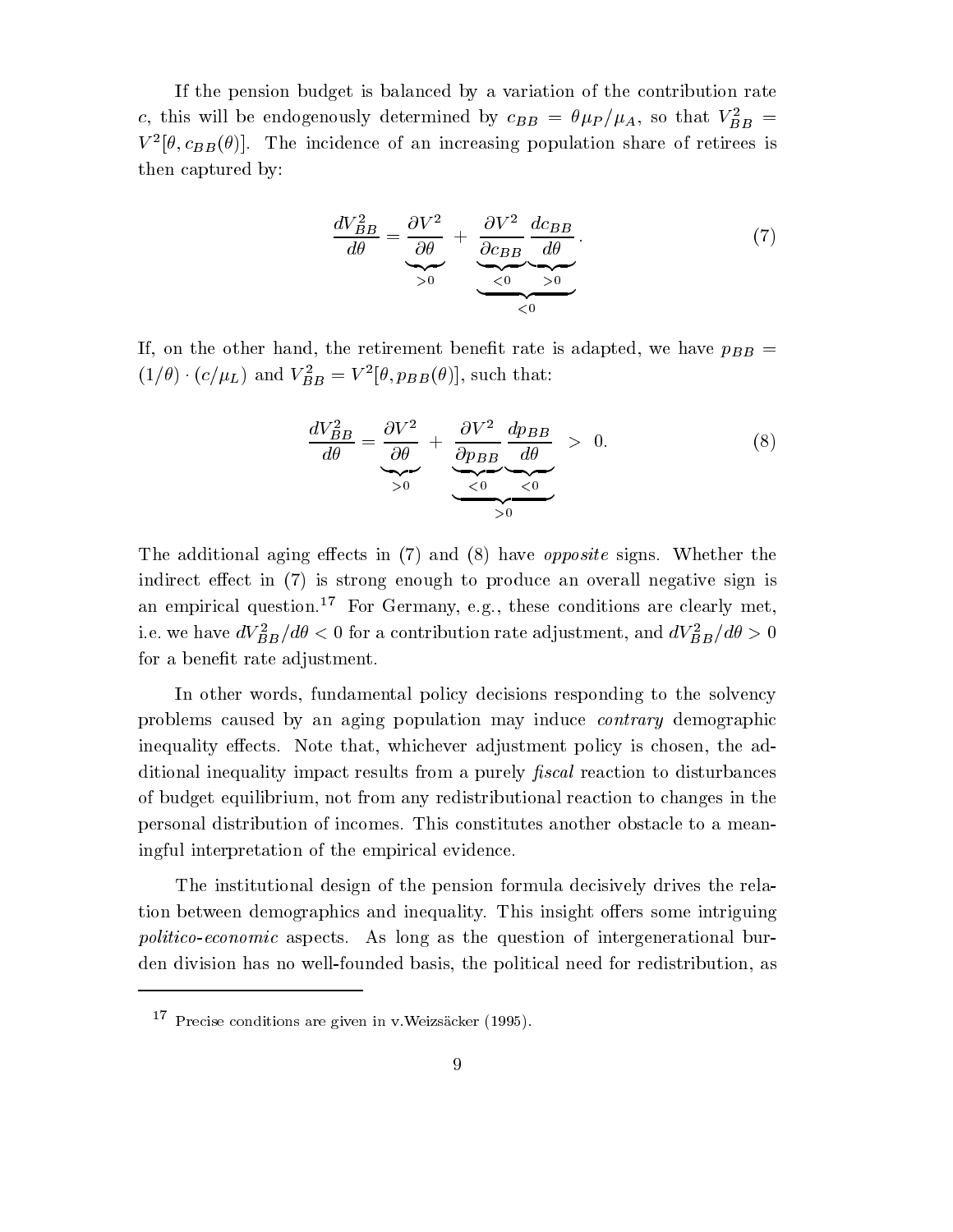derived typically from cross-sectional information (adequate longitudinal data are still missing and, above all, the lifetime view does not seem politically viable as a standard of distributional analysis<sup>18</sup>), is subject to the whim and will of policymakers, since the empirical inequality picture can be manipulated in both directions through the continuous transition from a contribution to a benefit rate adjustment. If the current distribution is an important determinant of reelection strategies, then demographic incidence effects like  $(7)$  or  $(8)$ may prejudice plans for an overdue old-age insurance reform. Moreover, the fact that an aging society changes not only the financial relations of a state pension scheme (or public health-care system) but also the relative number of votes cast by workers and pensioners, may put conventional conclusions drawn from simple accounting equations in a different light. Factors like political power distribution enter the stage, alongside population aging and institutional constraints.

#### 4.3.Optimizing Responses and Cohort-Size Effects

There is another kind of demographically caused fiscal repercussion: *dis*incentive reactions of income- or utility-maximizing individuals. Given our exploratory framework, potential implications for the distribution of income may be illustrated as follows.

Allowing for optimizing responses makes labour income  $A_j$  an endogenous variable:  $A_i = A_i(c)$ . Considering the usual case of contribution rate adjustment entails in budgetary equilibrium:  $A_{j,BB} = A_j[c_{BB}(\theta)]$ , or  $Y_{j,BB} =$  $[1 - c_{BB}(\theta)] \cdot A_i[c_{BB}(\theta)].$  Taking into account the institutional dynamics of retirement incomes  $[\mu_A \text{ in } (2)]$ , we also have  $P_{i,BB} = P_i [c_{BB}(\theta)].$  Given these feedbacks, intricate additional demo-economic inequality effects result (for illustrative purposes and to simplify matters, we stick to the variance decomposition):

$$
\frac{d\sigma_{BB}^2}{d\theta} = \left[\sigma_{Y,BB}^2 - \sigma_{P,BB}^2 + x \underbrace{\frac{\partial \sigma_{Y,BB}^2}{\partial c_{BB}} \frac{dc_{BB}}{dx}}_{>0} + (1-x) \underbrace{\frac{\partial \sigma_{P,BB}^2}{\partial c_{BB}} \frac{dc_{BB}}{dx}}_{>0}\right] \underbrace{\frac{dx}{d\theta}}_{<0}
$$

Cf. Barthold (1993).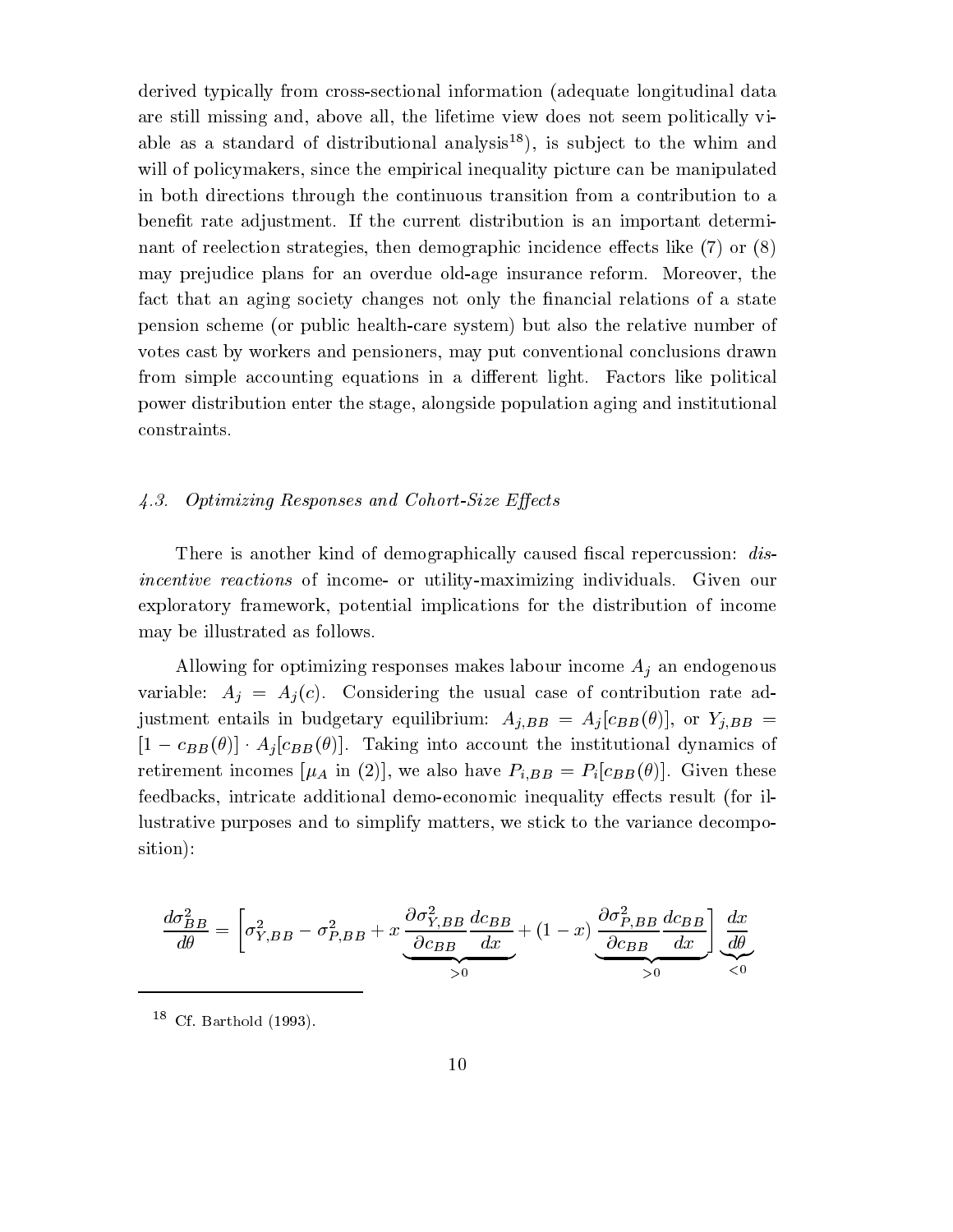$$
+\left[ (1 - 2x)(\mu_{Y,BB} - \mu_{P,BB})^2 + 2x(1 - x)(\mu_{Y,BB} - \mu_{P,BB}) \times \left( \underbrace{\frac{\partial \mu_{Y,BB}}{\partial c_{BB}} \frac{dc_{BB}}{dx}}_{>0} - \underbrace{\frac{\partial \mu_{P,BB}}{\partial c_{BB}} \frac{dc_{BB}}{dx}}_{>0} \right) \right] \underbrace{\frac{dx}{d\theta}}_{<0}.
$$
\n(9)

Since disincentive reactions involve modications not only of the distribution of net incomes but also of gross incomes, all moments in  $(3)$  are affected. An aging society ( $\theta \uparrow$ ) causes  $c_{BB}$  to rise, which in turn lowers gross and net incomes so that the additional terms [as compared to  $(4)$ ] of the intra- [first line of  $(9)$  and intergenerational effects second and third line of  $(9)$  tend to be negative. This identifies an interesting *demographic-fiscal* channel of maximizing responses which is quite different in character and sign from the usual result in the theory of personal income distribution that optimizing reactions tend to  $\it intercase$  inequality. $\sim$ 

 $\mathcal{L}$  . The state of the state of the state of the state of the state of the state of the state of the state of the state of the state of the state of the state of the state of the state of the state of the state of th

Another important demographic impact on relative incomes results from cohort-size eects . A number of empirical investigations have indeed revealed that individual age-income proles are not independent of the age composition of the population – apparently because younger and older workers are imperfect substitutes in production.<sup>20</sup> What does this imply for the overall incidence of an aging society?

An alteration of individual age-income profiles triggered by changes in the population age structure entails a direct demographic effect on income dispersion since aggregation is based on individual life cycles. At the same time, this effect retroacts upon the micro level by its impact on government budget equilibrium: Fiscal instruments become functions of the mean slope of individual income profiles as well as functions of demographic variables related to the working-age distribution; allowing for incentive reactions, this involves modifications not only of the distribution of net incomes but also of gross incomes.

 $\sim$  See v. Weizsacker [1993 (Chapter IV.2) and 1994] for further details.

<sup>20</sup> See, e.g., Freeman (1979), Stapleton and Young (1984), Dooley and Gottschalk (1984), Berger (1985, 1989), Ben-Porath (1988), Lam (1989), Burtless (1990), Katz and Murphy (1992), and Klevmarken (1993).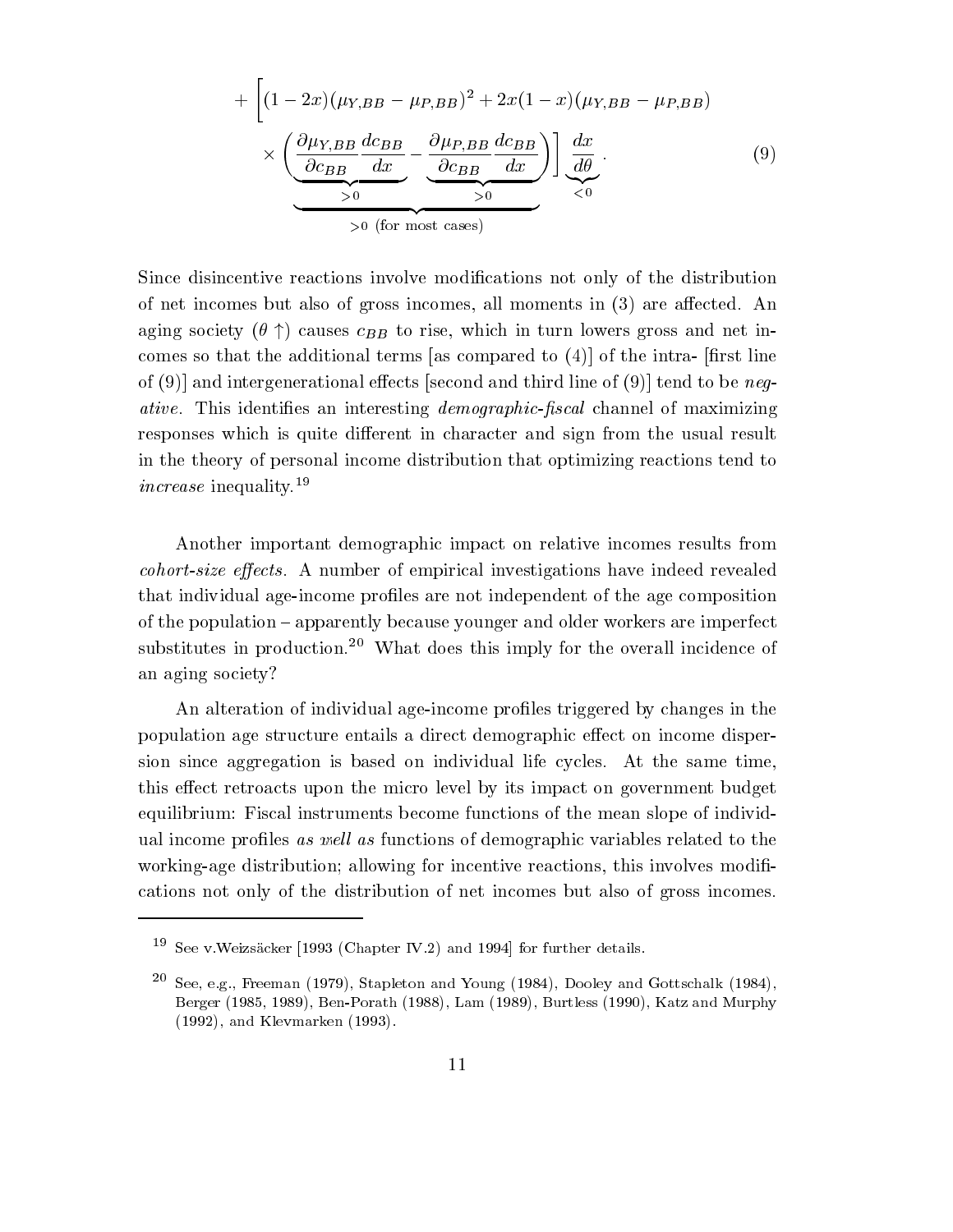Thus, demographic shifts again interfere with the process of income formation, opening up yet another channel of demographic disparity bearings. Except for highly stylized cases, the additional complexities caused by the sensitivity of age-specic incomes to the relative sizes of age groups force a resort to numerical simulations.<sup>21</sup> No *general* cross-section result can be given. For future research, this suggests a closer demo-economic examination of the life-cycle profile of within-cohort inequality, i.e. a truly dynamic cohort approach.<sup>22</sup>

The interactions outlined above may even go one step further when considering the findings of the *endogenous fertility* literature,<sup>23</sup> rendering the age structure itself an economically determined variable  $\rightarrow \theta = \theta(c)$ . Conceptually, this complication undermines any positive or normative conclusion drawn so far.

### 4.4. Current versus Lifetime Income Incidence

What about the *lifetime* perspective? Does this level of aggregation avoid the demographic interference encountered in the preceding sections?

Contrary to the widely held belief that the distribution of lifetime income (as opposed to the distribution of current income) remains largely unaffected by changes in the population age structure, the mechanism of the pension formula as well as optimizing responses by workers and/or the government  $-$  to give just two forces – lead to demographic distortions also of lifetime inequality.

## $\langle$  Figure 4  $\rangle$

Implementing the lifetime approach requires making some stringent assumptions, of course. Going on from the above descriptive set-up and ignoring discounting, lifetime income  $W$  of individual  $j$  may be expressed as:

<sup>&</sup>lt;sup>21</sup> Cf. v. Weizsäcker (1993). It may nevertheless be noted that empirical studies for the U.S. Cf. v.Weizsacker (1993). It may nevertheless be noted that empirical studies for the U.S. suggest that labour supply effects associated with fluctuations in age composition play a substantial role for the increase in earnings inequality during the 1980's (though shifts in labour demand seem to have played an even bigger one) - see Levy and Murnane (1992), and Danziger and Gottschalk (1993).

<sup>&</sup>lt;sup>--</sup> See in this context the promising work of Deaton and Paxson (1994a, 1994b).

<sup>23</sup> See, e.g., Nerlove et al. (1987), Becker (1988) or Becker and Barro (1988). Cf. also the stimulating work of Lam (1986, 1987, 1992).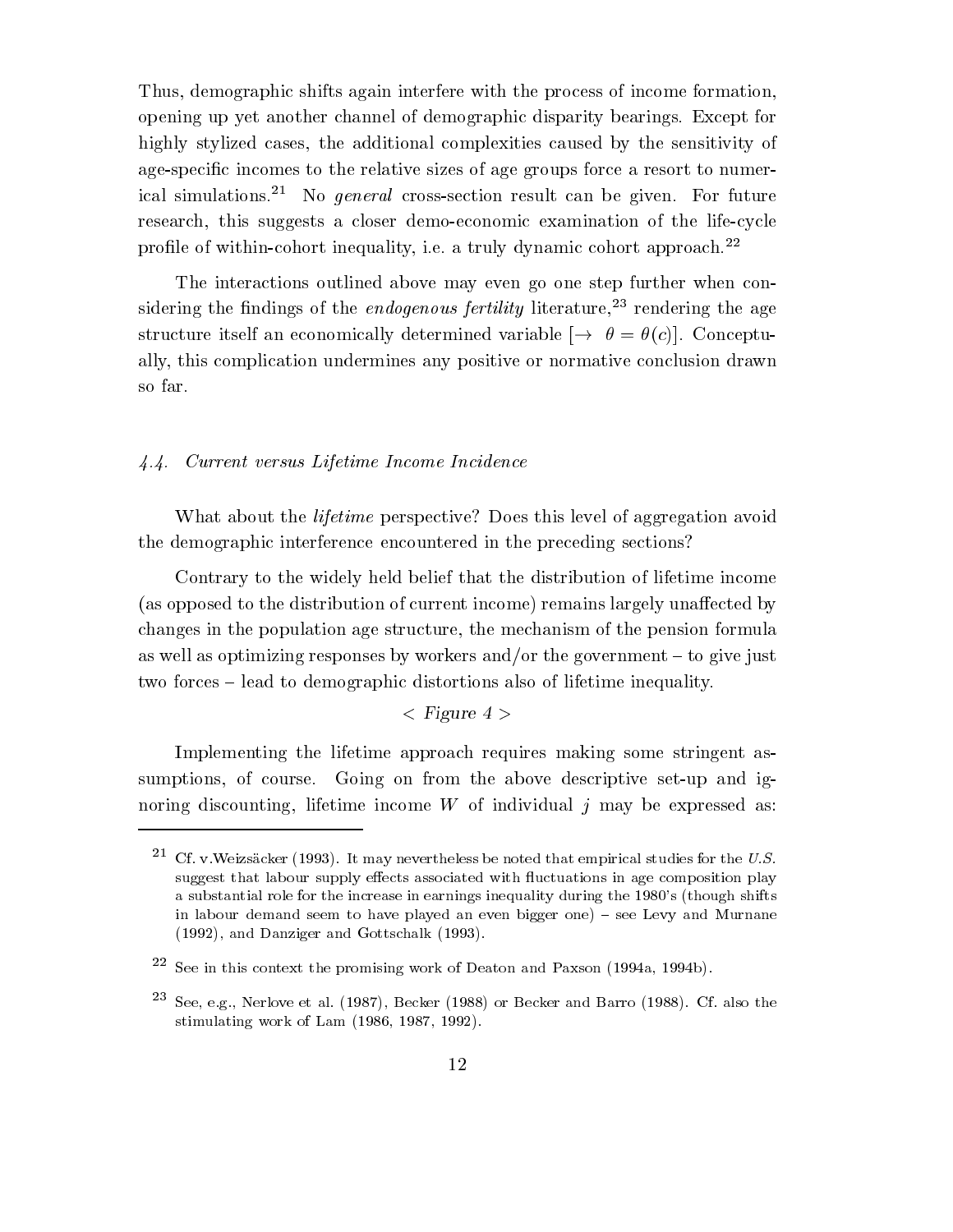$W_j = Y_j + P_j$ , where  $Y_j = (1 - c)A_j$  and  $P_j = p\mu_{A_+}L_j$  ( $\mu_{A_+}$  indicates average gross earnings one period up). Again considering the squared coefficient of variation for purposes of illustration, we arrive at:

$$
V_W^2 = \frac{\sigma_W^2}{\mu_W^2} = z^2 V_Y^2 + (1 - z)^2 V_P^2 + 2z(1 - z)V_Y V_P \varrho_{YP},
$$
 (10)

where:

$$
z = \frac{(1 - c)\mu_A}{(1 - c)\mu_A + p\mu_{A_+}\mu_L},
$$

and  $\rho_{YP}$  (> 0) denotes the correlation coefficient of net labour and retirement incomes. The old-age dependency ratio  $\theta$  – and hence the demographic change  $\frac{1}{\left(1-\frac{1}{\sqrt{2}}\right)}$  = enters z via the contribution rate c or the benefit rate p, depending on the prevailing pension formula. Though the direct effect of shifting relative population shares, i.e. the pure compositional effect of an aging society indeed disappears:  $a v_{\bar{W}}/a\theta = 0$ , all other demo-economic channels known from the preceding democrations survive to the metime level:  $a v_{W,BB}/a\sigma \neq 0$ .

A final remark in this context. Changes in the age composition also play a decisive part in an important inconsistency issue: As mentioned before, due to scarce empirical information on lifetime income disparity and due to politicoeconomic reasons, policy measures designed for achieving a more even distribution of income are typically oriented towards the current distribution. The crucial question then is whether distributional policy decisions made on this basis are generally compatible with those which would have been made on the basis of the distribution of lifetime income (which may be considered as the normatively superior incidence level). The answer is no, for there can be situations where a certain policy action successfully reduces current inequality, while at the same time it alters the allocation plans of optimizing individuals in such a way that lifetime inequality systematically rises. The main reason for this inconsistency isto be found in the aggregation function of the population age structure, assigning to each intra-cohort policy effect (across all income levels) its relative weight in the aggregate policy impact on current inequality.<sup>24</sup>

<sup>24</sup> See v.Weizsacker (1994).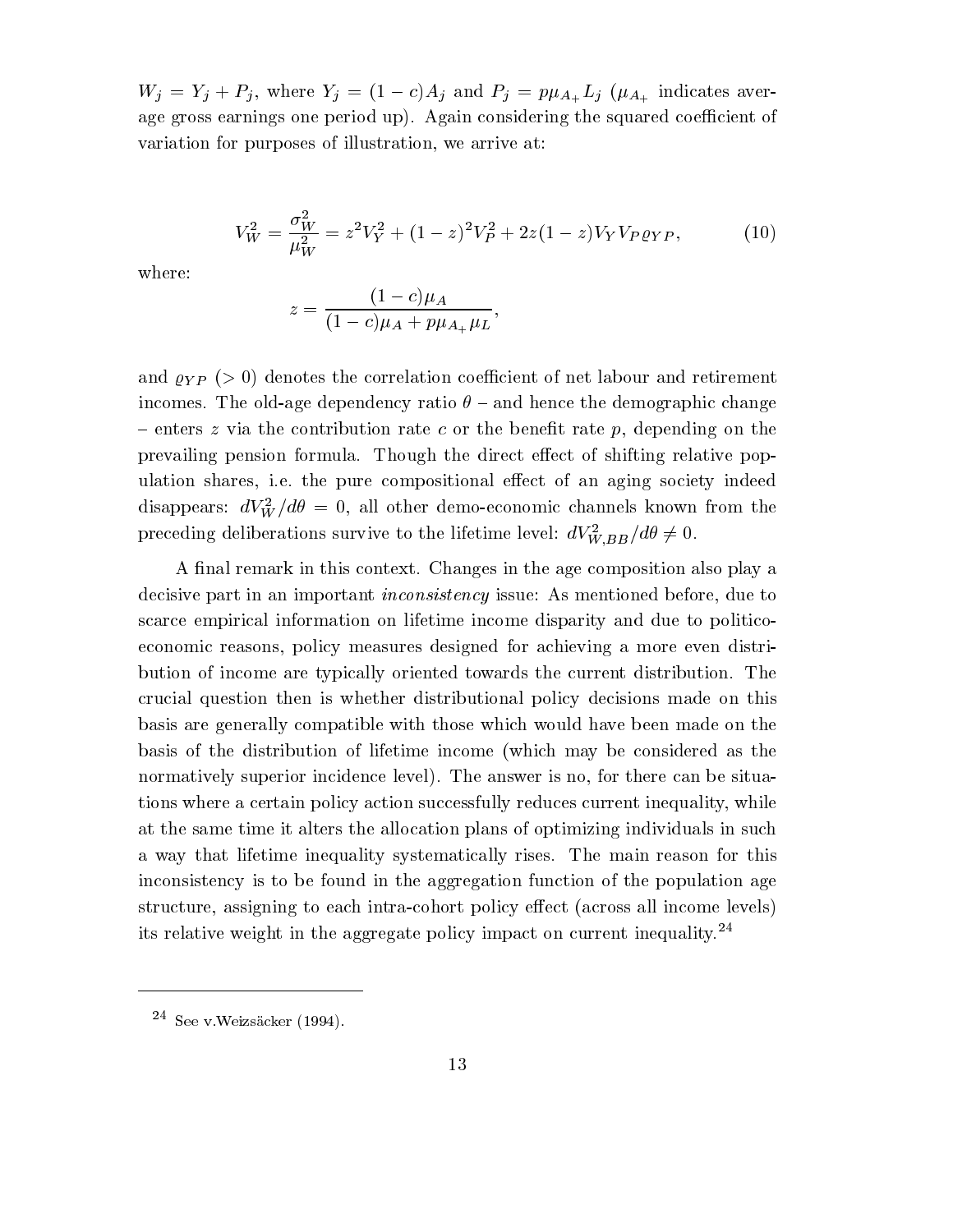#### 5. **Conclusion**

The main objective of this paper has been to sketch some of the potential effects of an aging society on economic inequality. Given the complex nature of demographic incidence, there seems to be no easy answer to the starting question: "Does an aging population increase inequality?" Policymakers face a difficult problem when trying to interpret the empirical evidence. An aging society produces simultaneous shifts in both population shares and relative incomes, interacting in numerous intricate ways. The available data today are too limited within and across generations for a refined multivariate analysis that could provide the required disentangling information.

To understand at least partially how the observed relationships may have been generated, a highly stylized framework has been applied for the identication of some basic demo-economic interactions. The analysis reveals that even at this level of structural simplicity there is a substantial danger of *underrating* the distributional signicance of an aging population. Without a proper understanding of the demographic component, however, no normative inferences can be drawn from changing inequality and no meaningful policy recommendation can be given. Theoretical and, in particular, intensive empirical research into the distributive repercussions of an aging society (including a careful collection of appropriate data) is very much needed.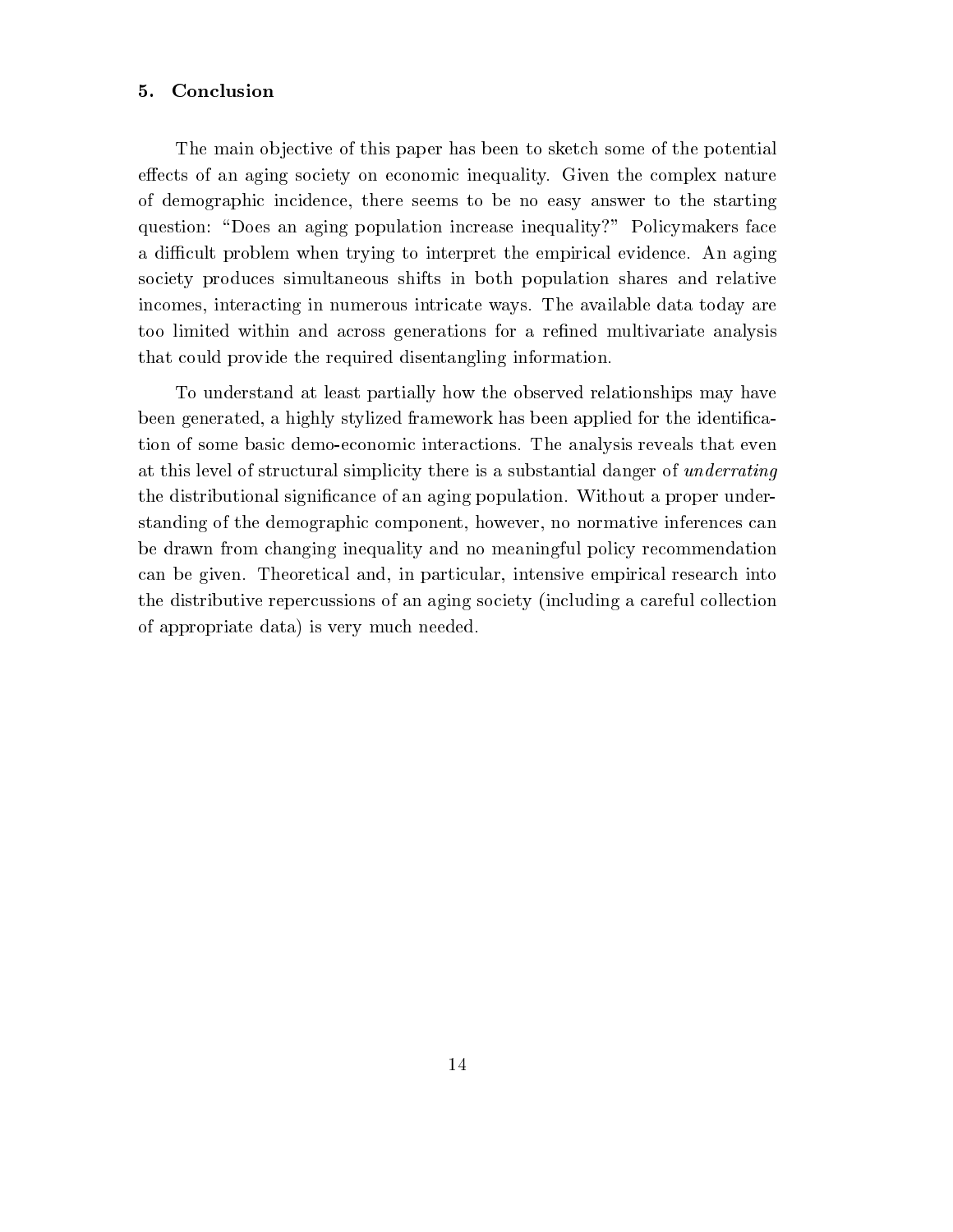#### References

- **Barthold, T.A.** (1993): "How Should We Measure Distribution?"; National Tax Journal, 46, 291-299.
- Becker, G.S. (1988): "Family Economics and Macro Behavior": American Economic Review, 78, 1-13.
- Becker, G.S., and Barro, R.J. (1988): "A Reformulation of the Economic Theory of Fertility"; Quarterly Journal of Economics, 103, 1-25.
- Ben-Porath, Y. (1988): "Market, Government, and Israel's Muted Baby Boom"; in: Lee, R.D. et al., eds.: Economics of Changing Age Distributions in Developed Countries: Oxford: Clarendon Press; 12-38.
- Berger, M.C. (1985): "The Effect of Cohort Size on Earnings Growth: A Reexamination of the Evidence"; Journal of Political Economy, 93, 561-573.
- Berger, M.C. (1985): "Demographic Cycles, Cohort Size, and Earnings"; Demography, 26, 311-321.
- Birdsall, N. (1988): "Economic Approaches to Population Growth"; in: Chenery, H., and Srinivasan, T.N., eds.: Handbook of Development Economics; Amsterdam: North-Holland; 478-542.
- Birg, H. (1994): "Perspektiven des globalen Bevölkerungswachstums  $-$  Ursachen, Folgen, Handlungskonsequenzen"; in: Nuscheler, F., and Fürlinger, E., eds.: Weniger Menschen durch weniger Armut?; München: Verlag Anton Pustet.
- Birg, H. (1995): World Population Projections for the 21st Century: Theoretical Interpretations and Quantitative Simulations; Frankfurt - New York: St. Martins Press.
- Birg, H., and Flöthmann, E.-J. (1993): "Entwicklung der Familienstrukturen and ihre Auswirkungen auf die Belastungs- bzw. Transferquotienten zwischen den Generationen"; Institut fur Bevolkerungsforschung, Universitat Bielefeld.
- Blinder, A.S. (1980): "The Level and Distribution of Economic Well-Being"; in: Feldstein, M., ed.: The American Economy in Transition; Chicago: University of Chicago Press; Ch. 6.
- **Börsch-Supan, A.** (1994): "The Consequences of Population Aging for Growth and Savings"; in: Bovenberg, A.L., and Ewijk, C. van, eds.: Lecture Notes on Pensions and  $Againg$ ; forthcoming.
- Bourguignon, F. (1979): "Decomposable Income Inequality Measures"; Econometrica, 47, 901-920.
- Burtless, G.  $(1990)$ : "Earnings Inequality over the Business and Demographic Cycles"; in: Burtless, G., ed.: A Future of Lousy Jobs?; Washington, DC: The Brookings Institution; 77-122.
- **Cowell, F.A.** (1980): "On the Structure of Additive Inequality Measures"; Review of Economic Studies, 47, 521-531.
- **Cowell, F.A.** (1984): "The Structure of American Income Inequality"; Review of Income and Wealth, 30, 351-375.
- Cowell, F.A. (1995): Measuring Inequality, 2nd edition; London: Prentice Hall.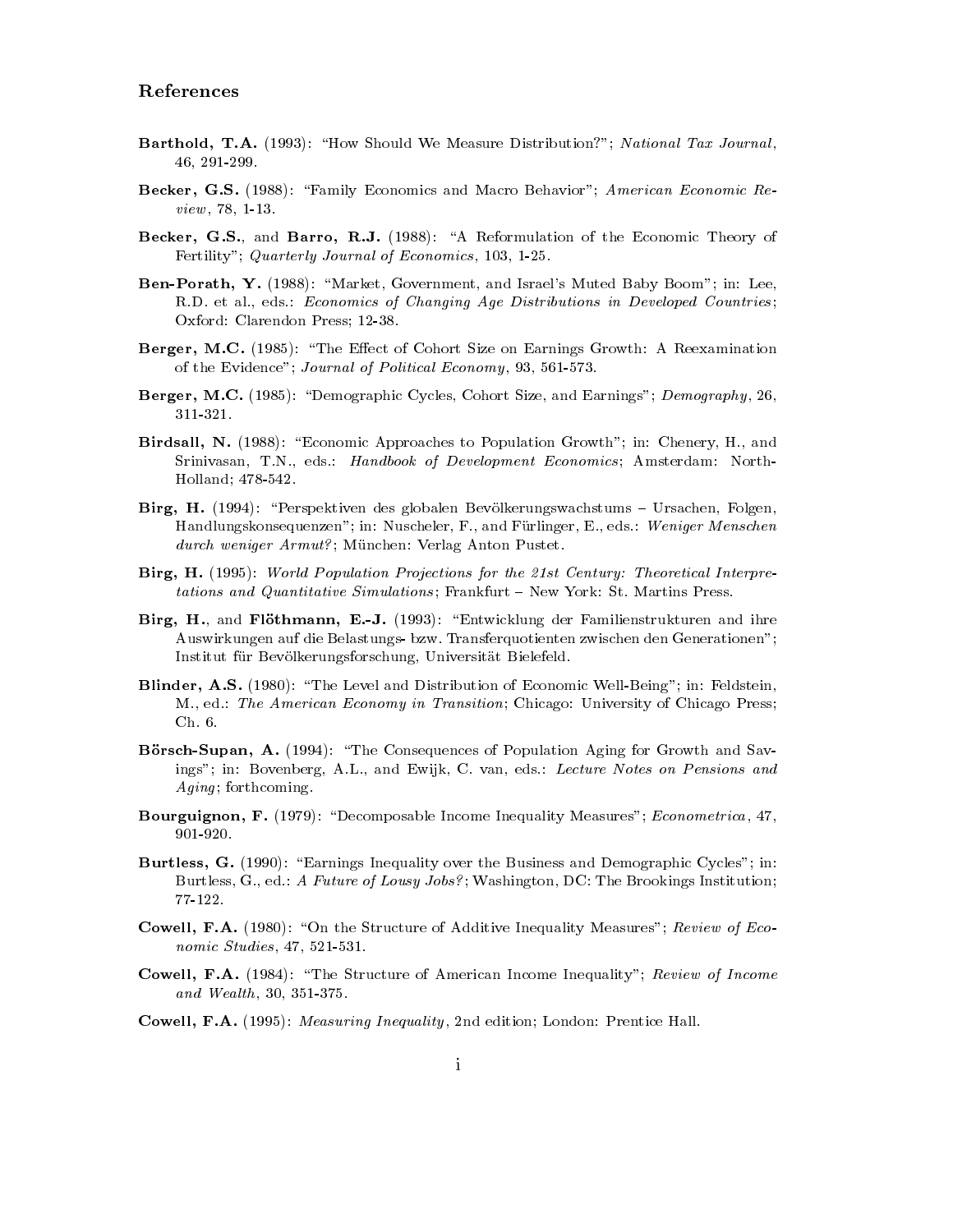- Danziger, S., Haveman, R., and Smolensky, E. (1977): "The Measurement and Trend of Inequality: Comment"; American Economic Review, 67, 505-512.
- Danziger, S., and Gottschalk, P., eds. (1993): Uneven Tides: Rising Inequality in America; New York: Russell Sage Foundation.
- Deaton, A.S., and Paxson, C.H. (1994a): "Intertemporal Choice and Inequality"; Journal of Political Economy, 102, 437-467.
- Deaton, A.S., and Paxson, C.H. (1994b): "Saving, Inequality, and Aging: An East Asian Perspective"; mimeo, Princeton University.
- Dooley, M.D., and Gottschalk, P. (1984): "Earnings Inequality among Males in the United States: Trends and the Effect of Labor Force Growth"; Journal of Political Economy, 92, 59-89.
- Ermisch, J. (1994): "Changing Demography and Income Distribution"; mimeo; Department of Political Economy, University of Glasgow.
- Euler, L. (1760): "Recherches générales sur la mortalité et la multiplication"; Mémoires de l'Académie Royale des Sciences et Belles Lettres, 16, 144-164.
- Formby, J.P., Seaks, T.G., and Smith, W.J. (1989): "On the Measurement and Trend of Inequality: A Reconsideration"; American Economic Review, 79, 256-264.
- Freeman, R.B. (1979): "The Effect of Demographic Factors on Age-Earnings Profiles"; Journal of Human Resources, 14, 289-318.
- Heerink, N. (1994): Population Growth, Income Distribution, and Economic Development; Berlin etc.: Springer-Verlag.
- **Jenkins, S.P.** (1991): "The Measurement of Income Inequality"; in: Osberg, L., ed.:  $Eco$ nomic Inequality and Poverty: International Perspectives; London: M.E. Sharpe; 3-38.
- **Jenkins, S.P.** (1994): "Accounting for Inequality Trends: Decomposition Analyses for the UK, 1971-86"; Economica, 61.
- Katz, L.F., and Murphy, K.M. (1992): "Changes in Relative Wages, 1963-1987: Supply and Demand Factors"; Quarterly Journal of Economics, 107, 35-78.
- Klevmarken, N.A. (1993): "Demographics and the Dynamics of Earnings"; Journal of Population Economics , 6, 105-122.
- Klevmarken, N.A. (1994): "The Impact of Demographic Changes on the Income Distribution: Experiments in Microsimulation"; mimeo; Department of Economics, Uppsala University.
- Kuznets, S. (1980): "Recent Population Trends in Less Developed Countries and Implications for Internal Income Inequality"; in: Easterlin, R., ed.: Population and Economic Change in Developing Countries; Chicago: University of Chicago Press; 471-515.
- Lam, D. (1986): "The Dynamics of Population Growth, Differential Fertility, and Inequality"; American Economic Review, 76, 1103-1116.
- Lam, D. (1987): "Distribution Issues in the Relationship Between Population Growth and Economic Development"; in: Johnson, D.G., and Lee, R.D., eds.: Population Growth and Economic Development: Issues and Evidence; Madison, WI: University of Wisconsin Press; Ch. 15.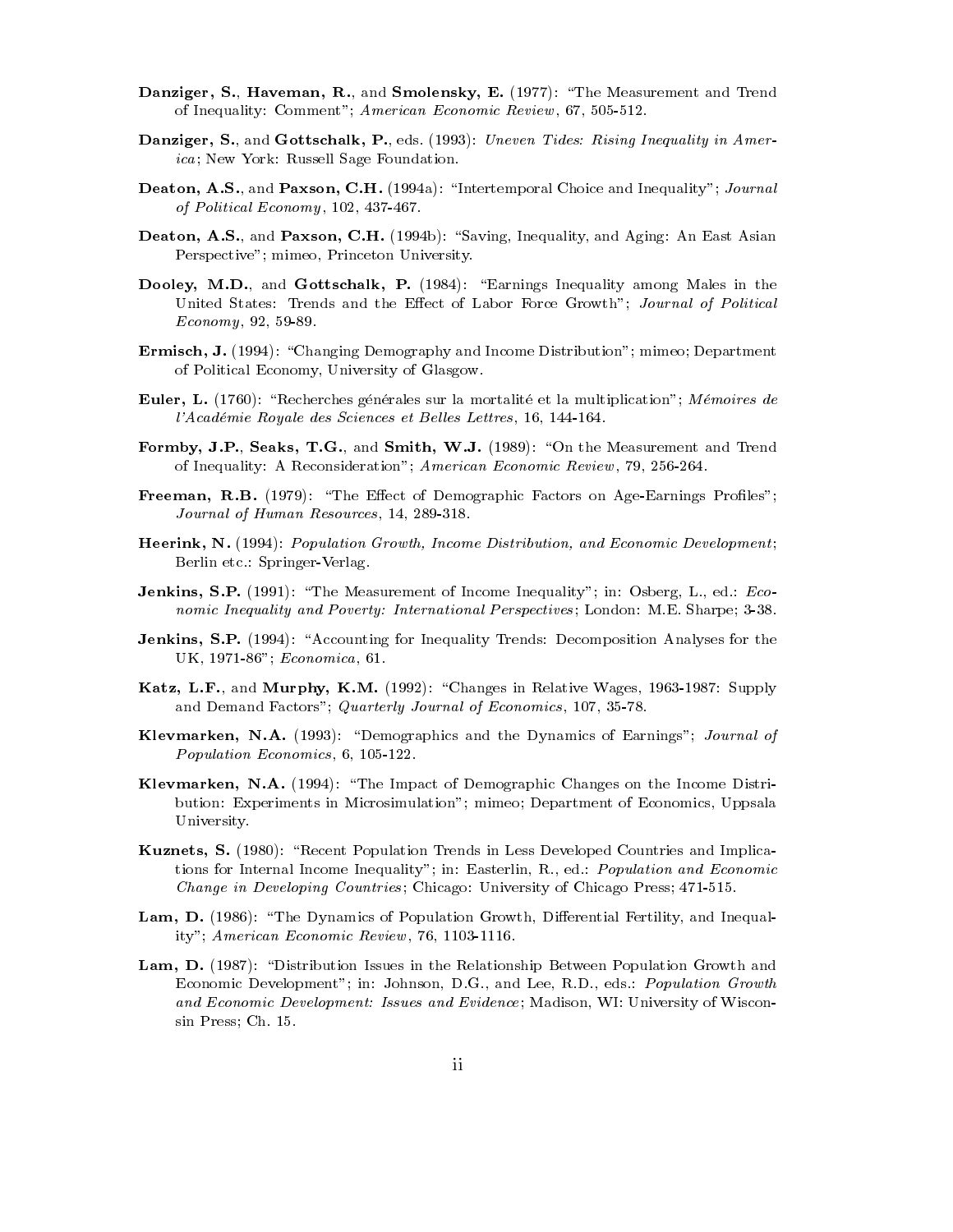- Lam, D. (1989): "Population Growth, Age Structure, and Age-Specific Productivity"; Journal of Population Economics, 2, 189-210.
- Lam, D. (1992): "Demographic Variables and Income Inequality"; mimeo; Ann Arbor: University of Michigan.
- Lee, R.D. (1987): "Population Dynamics of Humans and Other Animals"; Demography, 24, 443-465.
- Levy, F., and Murnane, R.J. (1992): "U.S. Earnings Levels and Earnings Inequality: A Review of Recent Trends and Proposed Explanations"; Journal of Economic Literature, 30, 1333-1381.
- Lotka, A.J. (1907): "Relation Between Birth and Death Rates"; Science, N.S. 26, 21-22.
- Lotka, A.J. (1922): "The Stability of the Normal Age Distribution"; Proceedings of the National Academy of Sciences, 8, 339-345.
- Lydall, H.F. (1968): The Structure of Earnings; Oxford: Oxford University Press.
- Mookherjee, D., and Shorrocks, A.F. (1982): "A Decomposition Analysis of the Trend in UK Income Inequality"; Economic Journal, 92, 886-902.
- Morley, S.A. (1981): "The Effect of Changes in the Population on Several Measures of Income Distribution"; American Economic Review, 71, 285-294.
- Nerlove, M., Razin, A., and Sadka, E. (1987): Household and Economy: Welfare Eco nomics of Endogenous Fertility; New York: Academic Press.
- OECD (1988): Ageing Populations: The Social Policy Implications ; Paris: OECD.
- OECD (1995): "Effects of Ageing Populations on Government Budgets"; in: OECD Economic Outlook , 57, 33-42.
- **Paglin, M.** (1975): "The Measurement and Trend of Inequality: A Basic Revision"; American Economic Review, 65, 598-609.
- Pestieau, P. (1989): "The Demographics of Inequality"; Journal of Population Economics, 2, 3-24.
- Preston, S.H., Himes, C., and Eggers, M. (1989): "Demographic Conditions Responsible for Population Aging"; Demography, 26, 691-704.
- Repetto, R. (1978): "The Interaction of Fertility and the Size Distribution of Income"; Journal of Development Studies, 14, 22-39.
- **Rodgers, G.B.** (1979): "Demographic Determinants of the Distribution of Income"; World  $Development, 6, 305-318.$
- Rodgers, G.B. (1983): "Population Growth, Inequality, and Poverty"; International Labour Review, 122, 443-460.
- Schultz, T.P. (1981): "Age of Individuals and Family Composition as Factors Underlying the Distribution of Personal Income"; Discussion Paper No. 383, Department of Economics, Yale University.
- Shorrocks, A.F. (1980): "The Class of Additively Decomposable Inequality Measures"; Econometrica, 48, 613-625.
- Shorrocks, A.F. (1984): "Inequality Decomposition by Population Subgroups"; Econometrica, 52, 1369-1386.